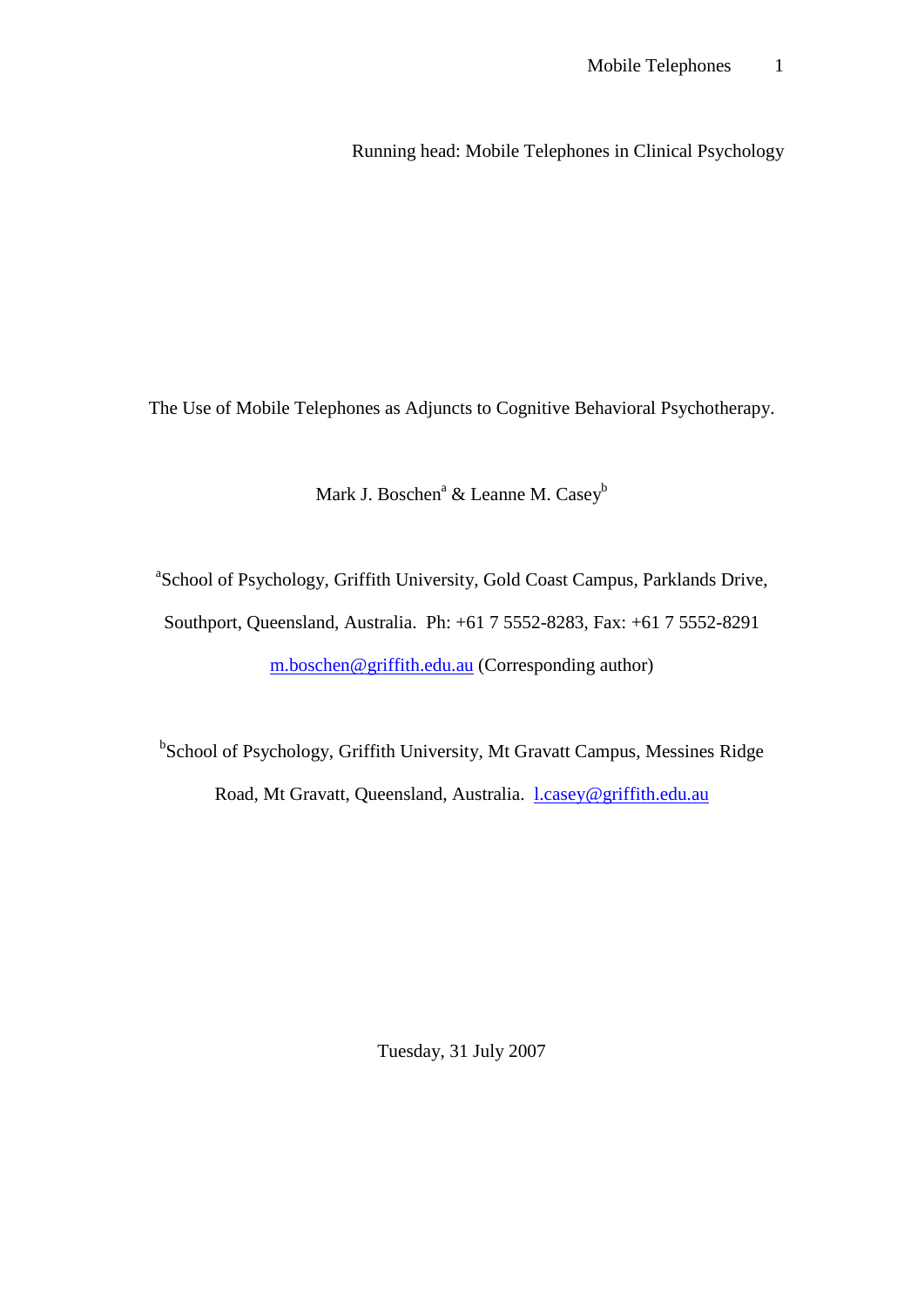### Abstract

Despite the rapid proliferation of technological adjuncts in cognitive behavior therapy, much of this development appears to have occurred on an *ad hoc* basis and in many cases has resulted in applications that are beyond the resources of most practicing clinicians. We delineate the specific areas in which CBT can be augmented through use of technology and outline the characteristics of an ideal therapy augmentor. Mobile telephones are identified as a low-cost and accessible device whose use has been largely untapped to date. The existing literature on use of the mobile phone is reviewed, and potential areas for its application in CBT are examined. We conclude with clinical guidelines for its use and the recommendation that use of mobile phones in CBT is a promising avenue for both clinical practice and research.

KEYWORDS: Cognitive Behavior Therapy, Mobile Telephones, Cellular Telephones, Homework Adherence, Ecological Momentary Assessment.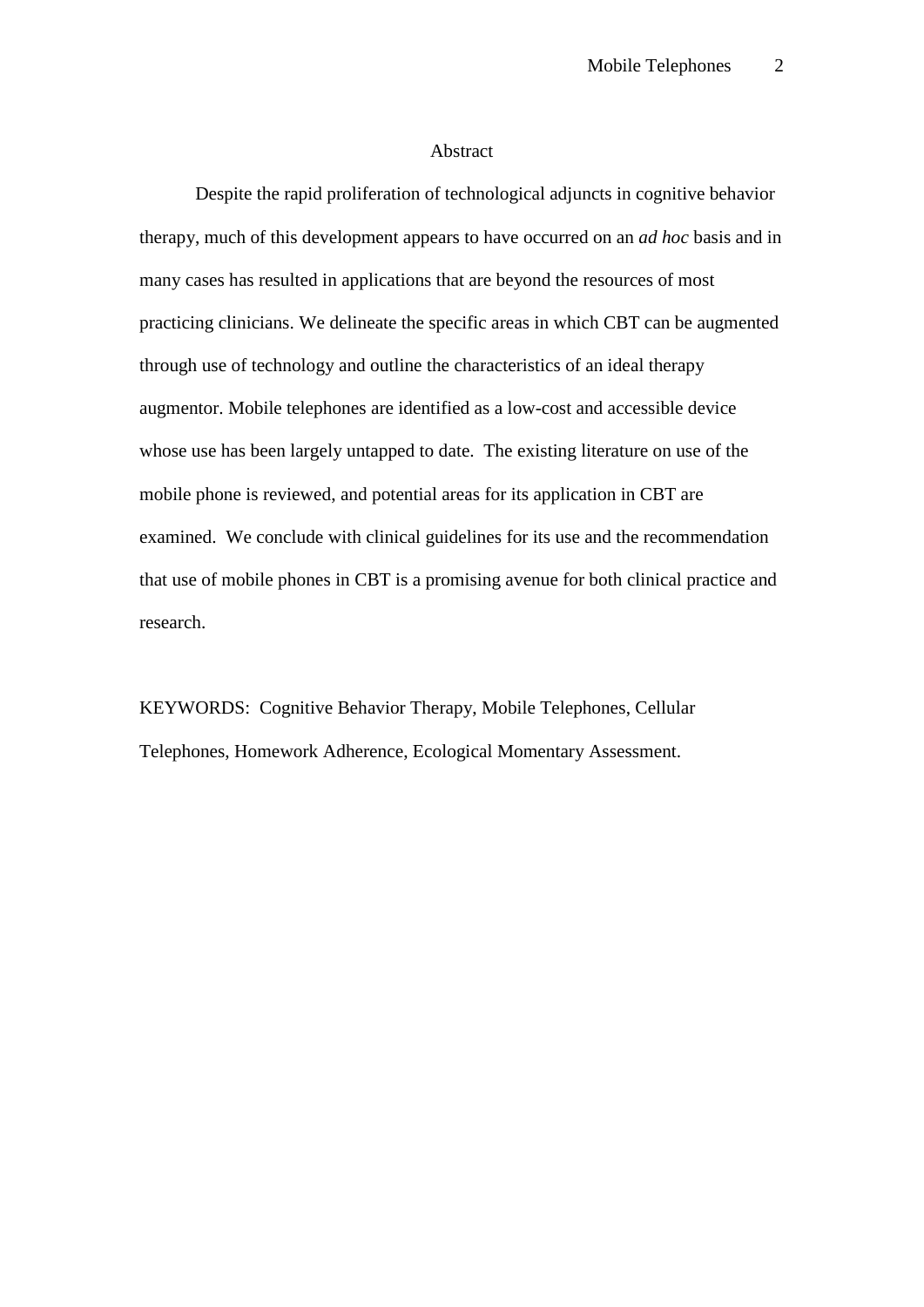The Use of Mobile Telephones as Adjuncts to Cognitive Behavioral Psychotherapy.

Cognitive behavioral therapy (CBT) has gained increasing prominence as a compelling evidence-base has grown for its efficacy and effectiveness (Butler, Chapman, Forman, & Beck, 2006; Westbrook & Kirk, 2005). At the same time, there has been an increasing interest in the use of technological aids to assist with delivery of CBT (Andersson & Carlbring, 2003; Marks, Kenwright, McDonough, Whittaker, & Mataix.Cols, 2004). In this paper, we examine the specific ways in which existing limitations of CBT need to be remedied and discuss ways in which standard approaches may be enhanced. We then delineate the characteristics of an ideal therapy augmentor, and highlight the use of mobile phones as an overlooked addition to standard therapy regimes.

### Challenges in Using CBT

Despite the effectiveness of CBT in treatment of many psychological conditions, there are many individuals for whom CBT proves less than optimally effective. For example, conditions such as depression and substance use problems (Segal, Williams, & Teasdale, 2001; Connors & Maisto, 2006) are known to have high relapse rates, while many individuals successfully treated for anxiety and depressive disorders have significant residual symptoms (e.g., Goodman, Price, Rasmussen, Delgado, Heninger, & Charney, 1989). It would appear that despite the existence of effective treatments, there is considerable room for refinement.

The skillful application of CBT presents numerous challenges to the psychotherapist. These include generalization of treatment effects, difficulties with collection of assessment data, and problems with homework adherence. A common challenge that CBT therapists are required to manage is the translation of therapy successes into in vivo situations. Skills learned in the therapist's office are taught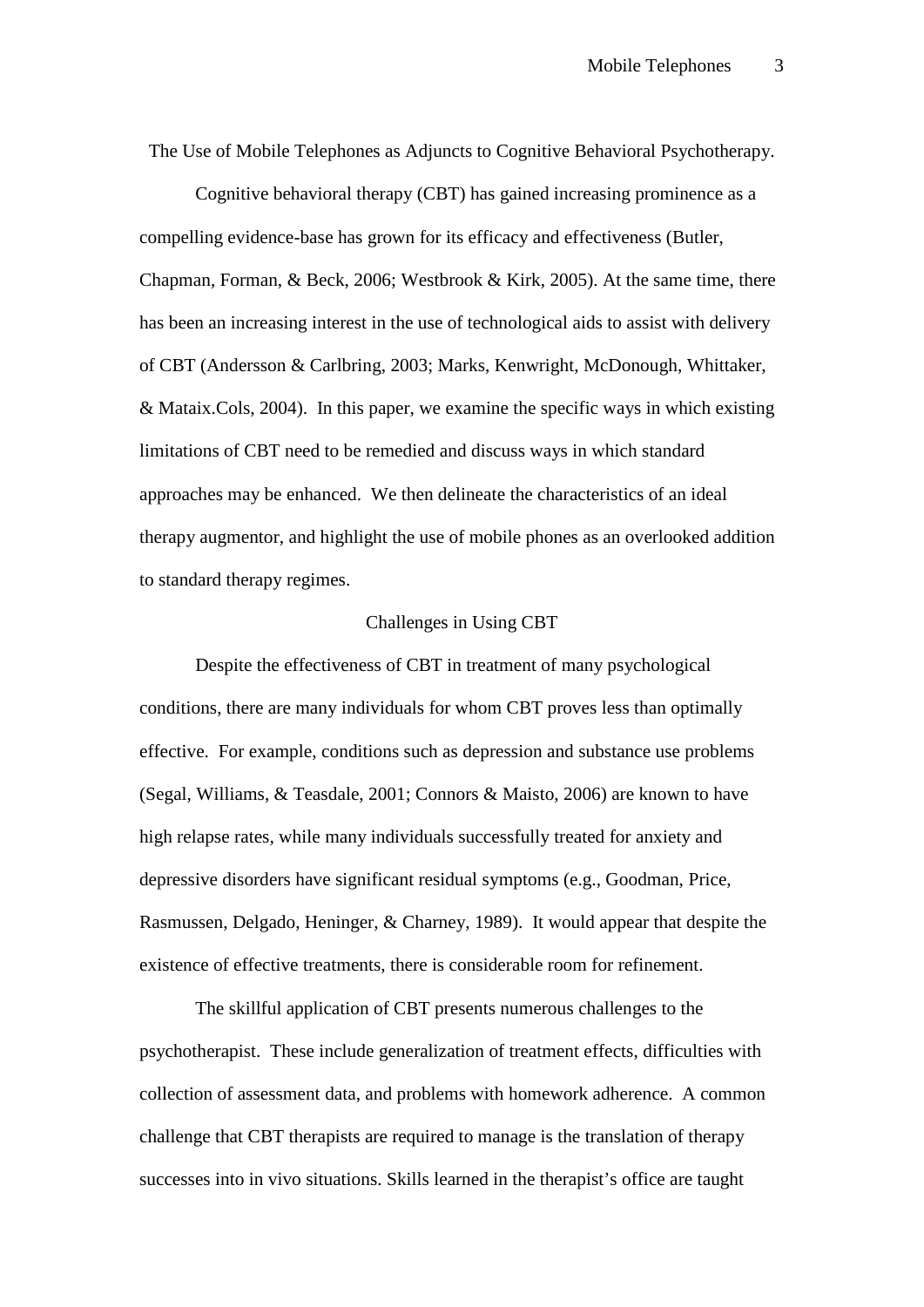under optimal learning conditions, where the patient is supported to help him or her feel as safe and comfortable as possible. In the office, the patient also has the benefit of additional input from the therapist, if required. When the patient is called on to apply therapeutic strategies under conditions of high emotion outside of the therapeutic environment, there may be considerable difficulty in implementing these skills.

Many individuals undergoing cognitive behavioral interventions fail to return accurate, useful monitoring data to their therapists. This failure may occur either because they have not recorded the data, or even more problematically, have faked completion of monitoring records for a variety of reasons (Collins, Kashdan, & Gollnisch, 2003). The accuracy of monitoring data can also be compromised by a patient's recall if it is done retrospectively.

Shiffman & Stone (1998) also point out that pen-and-paper reporting makes collection of base-rate data difficult. For example, it may be difficult for an individual to collect a random sample of non-anxious behavior and mood state using pen-and-paper questionnaires. Without this adequate baseline data, the effectiveness of any intervention is difficult to ascertain. In addition, the use of pen-and-paper monitoring during CBT effectively limits the amount of data that can be collected. While asking a patient to monitor their mood once or twice per day may be a reasonable expectation, requiring more frequent monitoring is too onerous a task for all but the most committed patients.

Homework is a core element of cognitive and behavioral interventions, allowing the patient to rehearse skills that they have learned during sessions with the therapist. Adherence to homework tasks is known to be associated with improved outcome in CBT (Burns & Auerbach, 1992; Kazantzis, Deane, & Ronan, 2000;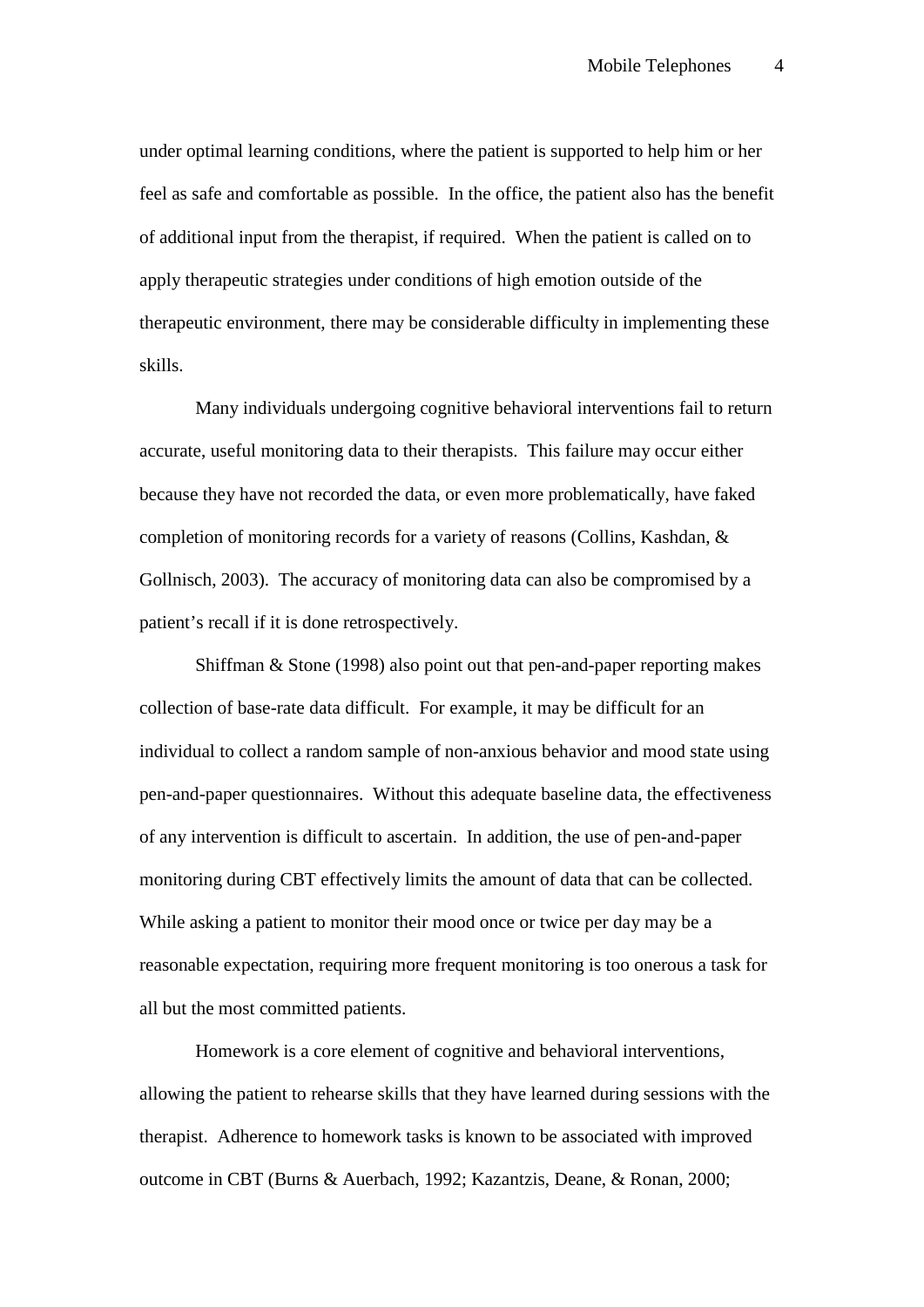Neimeyer & Feixas, 1990). Use of technology to provide simple, structured prompts for homework completion may considerably aid some clients, particularly those who may already be experiencing difficulties in negotiating the demands of their everyday lives without the additional burden of therapy related tasks.

Technical Applications in Cognitive Behavior Therapy

In response to the difficulties outlined previously, there is a growing level of research interest in the use of novel devices and technologies in the delivery of cognitive behavioral interventions. Components such as internet delivery and augmentation, CD-ROM/DVD-ROM delivery (e.g., Whitfield, Hinschelwood, Pashley, Campsie, & Williams, 2006), and handheld PC use have been reported in the literature (e.g., Anderson, Jacobs, & Rothbaum, 2004).

## *Challenges in Existing Applications*

Despite the promise that has been shown in previous research into technical applications within CBT, an examination of the literature leaves the impression that much of the innovation has been driven by the availability of new devices, rather than careful consideration of the therapeutic role such devices may play. Importantly, some newly developed technologies appear prohibitively expensive for routine clinical practice, while other technology such as virtual reality is simply not readily useable in locations outside clinical research facilities. We suggest, therefore, that an important step is to delineate the features of an ideal device suitable for augmenting existing therapy approaches. Such devices may augment therapy either by enhancing therapeutic outcome, or by increasing therapeutic efficiency. Therapeutic outcome may be enhanced through increasing the 'dose' of the active therapy components (e.g. more frequent exposure treatments). Alternatively, efficiency may be improved by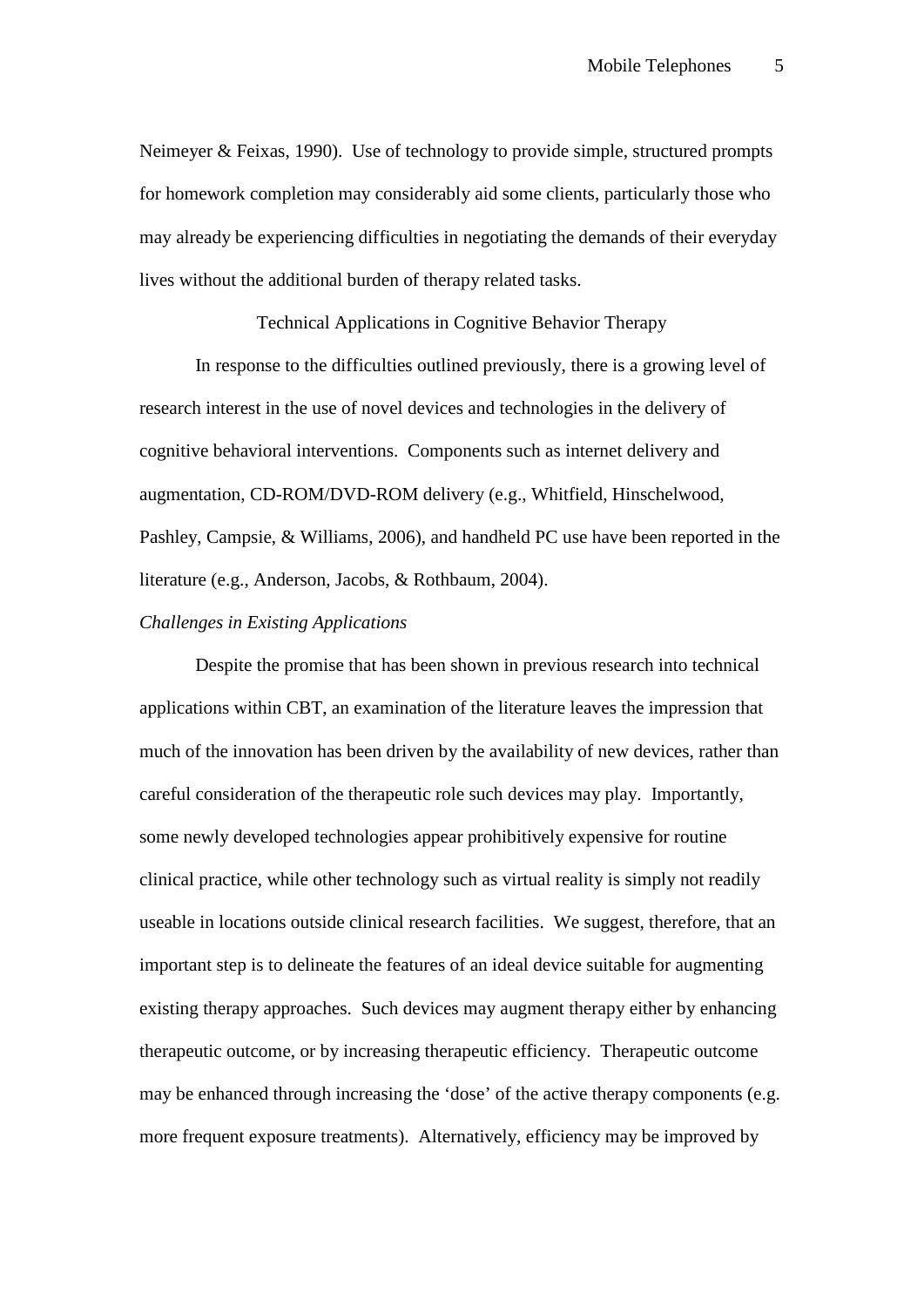allowing similar therapeutic outcomes to be achieved with reduced therapist time and involvement.

## Mobile Telephones

The mobile telephone has several attributes which make it a strong candidate for a device to assist in therapy. These are summarised in Table 1. An ideal treatment augmentation/delivery device would be small and light enough to be carried by the individual undergoing treatment. Furthermore, the individual must be willing to carry the device with them, a prospect which is more likely if the device is either completely unobtrusive or unlikely to draw attention to the user. The cost of purchase and maintenance of the ideal device would be low, allowing individuals on low incomes to afford to use it. To enable a device to be used in treatment by the largest number of people requires that the device be as ubiquitous as possible.

Requiring an individual to power-up a device with each use faces the same problem as requiring the individual to remember pen-and-paper monitoring. The mobile phone can be *always on* and capable of spontaneously prompting patients without their activation. In addition, mobile phones are capable of constant communication, and so are *always connected*.

An ideal therapy augmentation device would have a clearly readable screen, as well as the ability to alert/remind the patient through audio cues. The user must be able to input data easily into the device for information gathering and monitoring purposes. There are several advantages to this *Ecological Momentary Assessment* (EMA) methodology, such as the realtime nature of the responses, tagging of each entry with a date/time signature, compliance tracking, and reducing missed assessment items (Shiffman & Stone, 1998). This EMA approach has been used in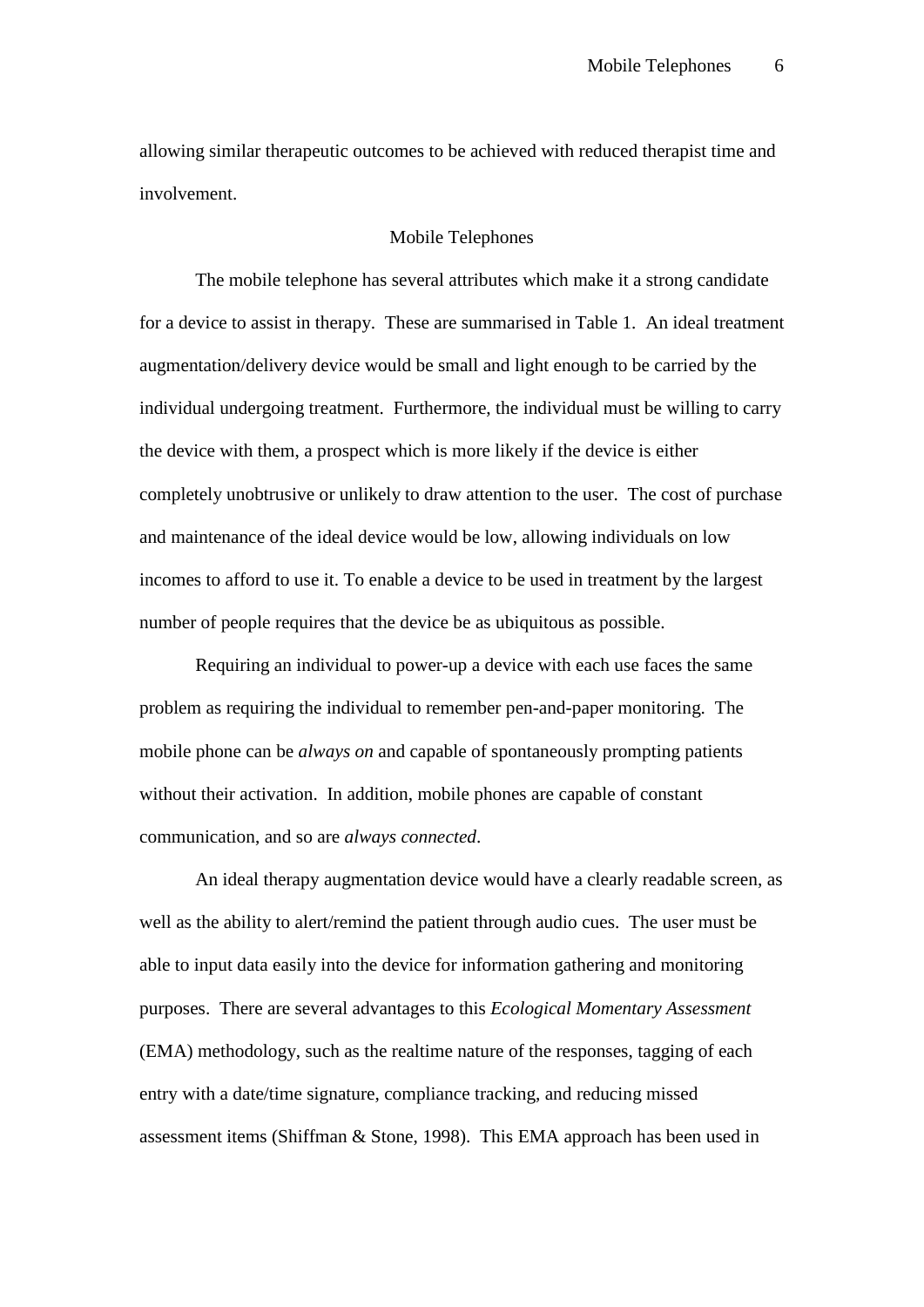realtime assessment of numerous conditions and holds considerable promise (Collins et al., 2003).

No single device is likely to suit the broad range of requirements for every patient that presents to a clinic. As such, a level of software customizability must be part of any ideal device. The device must be capable of running software programs written by the therapist or an associated programmer, and importantly new versions of the software must be able to be easily installed. When all of these characteristics are considered, it is readily apparent that the mobile phone may hold promise as a therapy augmentation device which has been largely overlooked.

Mobile telephones are commonplace, small and inexpensive. Display technology has improved dramatically, with recent models having the ability to display moving video in full colour, in addition to the usual voice channel. Many units incorporate advanced audio technology allowing the playback of additional high-quality audio formats such as MP3. Most handsets now incorporate some degree of programmability (e.g., with a Java Virtual Machine), and battery life that allows their use over several days before recharging.

With mobile phones now a common part of the everyday life of most individuals in developed societies, there are only a small number of people for whom mobile phone use would be prohibitively intimidating (Gee, Coventry, & Burkenhead, 2005). Preliminary evidence indicates that some patients may even find communication using a mobile phone easier than face-to-face communication (Honkalampi, Tanskanen, Hintikka, Haatainen, & Viinamäki, 2001).

Previous Clinical Applications of Mobile Telephones

Mobile phones are widely used in everyday life and increasingly being utilized in medical research and practice. For example, mobile telephony has been used for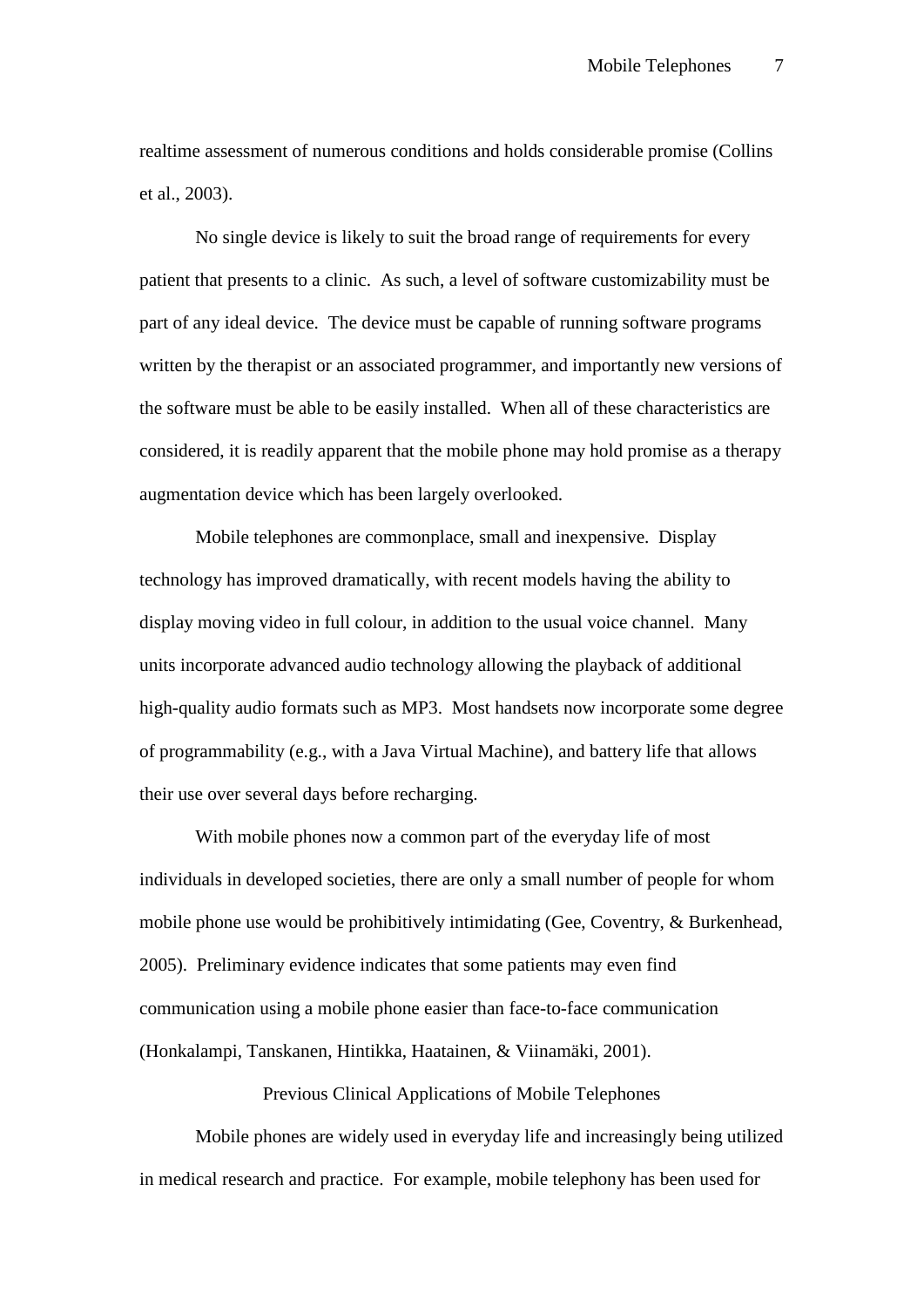monitoring of hypertension (Halifax et al., 2007), ECG monitoring (Iwamoto et al., 2007), and transmission of radiological images (Kim, Yoo, Park & Kim, 2007). However, the use of mobile/cellular telephones has received remarkably little attention in the psychological literature. Table 2 presents a summary of previous psychological research using mobile phone technology. Articles for the review were obtained via a PubMed search using the term "(CELL OR CELLULAR OR MOBILE) AND (PHONE OR TELEPHONE) AND (PSYCHOL\* OR PSYCHIAT\* OR PSYCHOTHER\*)", and then an examination of the reference lists of the articles retrieved. We chose to limit our review to articles using mobile telephone technology rather than older superseded systems such as pagers.

The earliest published clinical application of mobile phones in behavior therapy is the report of two single-case studies by Flynn, Taylor, & Pollard in 1992. Both individuals described in this report were treated for driving phobia using in vivo exposure, which included a series of driving expeditions in which the mobile phone could be used to communicate with the therapist. The availability of the phone was phased out over a period of six weeks. While both cases showed improvement in their phobia as measured by driving distances, the second case repeatedly relapsed when the phone was withdrawn. This early study highlights the need to carefully view the use of mobile phones as adjuncts in therapy, in light of their ability to operate counter-therapeutically as safety signals.

In 2001, Wade and Troy reported on five individual case studies where a mobile phone was used as a prosthetic memory aid by individuals with significant memory problems. In each case a predetermined set of computerised reminder calls was constructed for each individual. At selected times, the user would be called by a central computer and a recorded message would be delivered. The software also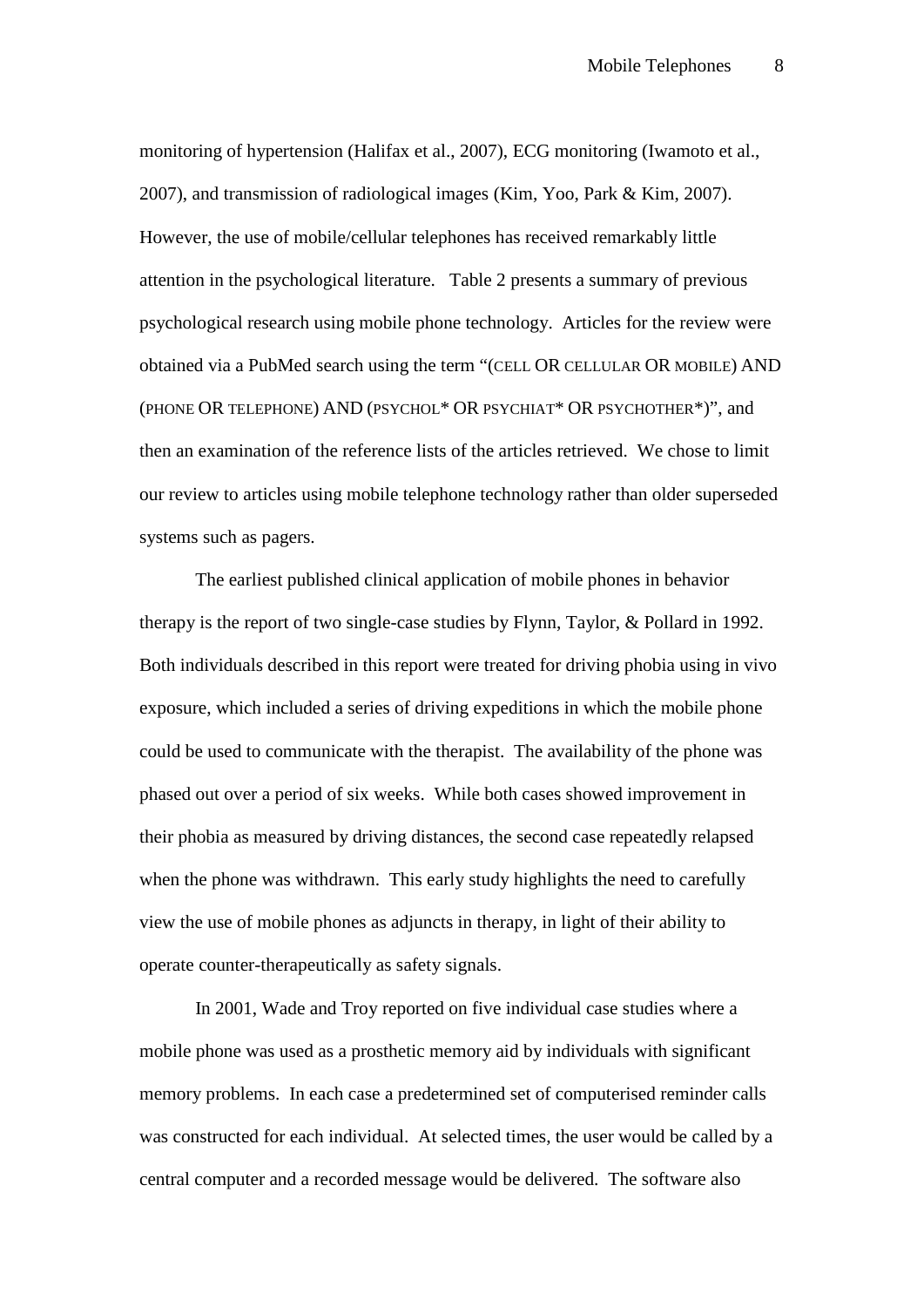allowed for some 'high priority' calls to be diverted to a caregiver if the user failed to answer. All five cases improved on a range of behavioral outcome measures such as medication adherence, carrying out planned exercise, self-care and hygiene tasks. These authors highlighted several additional advantages of mobile phones such as their usability by vision impaired or dyslexic individuals, as well as their acceptability and inconspicuousness when used in public.

The ability of mobile phones to gather ecological momentary assessment data has been tested in the measurement of alcohol consumption in a group of university students. Collins et al. (2003) reported a comparison between ten students asked to monitor their drinking using traditional pen-and-paper monitoring, and a group of ten students who used a mobile phone to directly enter responses into a central computerised telephony system. The authors highlighted several advantages of mobile phone monitoring, including immediate entry of data into a centralised database for analysis, ability to assess compliance with monitoring, and early identification and correction of errors in data entry.

Calls to mobile phones were used to gather ecological momentary assessment data of mood from 21 children/adolescents, 16 of whom had current affective disorders, by Axelson et al. (2003). In this study, each participant was provided with a phone that could receive calls only. A total of 60 calls were made at a rate of up to 12 times over a 66 hour period to participants, in which they were asked to report their current activity, current environment (including the presence of others), current mood, current media use (e.g., television, music), anticipated positive future activities, and recent significant events. By the end of the eight week intervention period, a total of 17 of the 21 participants entering the study had provided complete datasets, and only 4 had dropped out. The authors highlight the strengths of their ecological momentary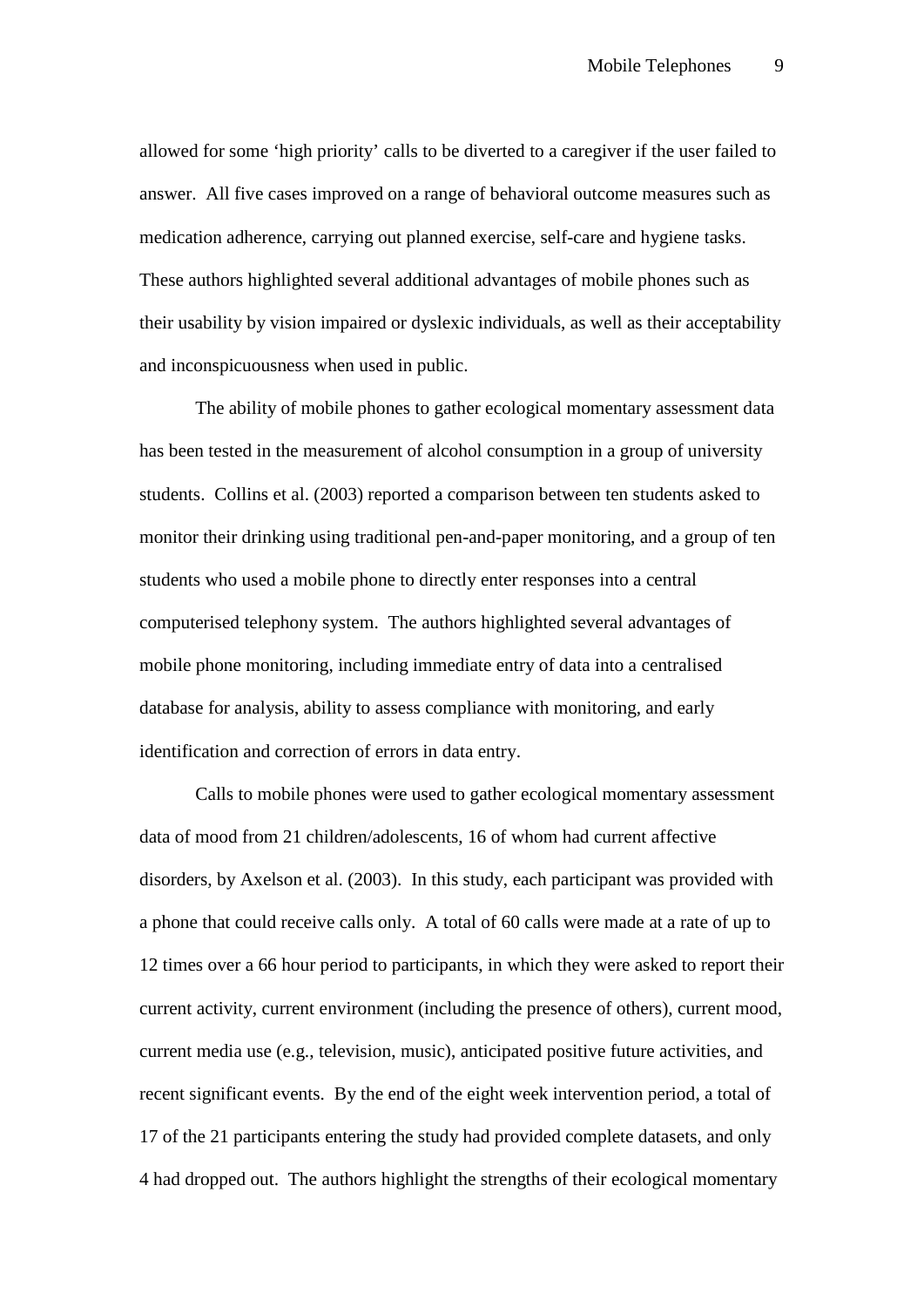assessment methods and the utility of the mobile phone in implementing them in a paediatric sample.

One of the most impressive uses of mobile phone technology is the smoking cessation program for university students by Obermayer, Riley, Asif, & Jean-Mary (2004). In an uncontrolled study, a group of 46 cigarette smokers were recruited into a combined internet and SMS treatment program to assist them in the lead up to, and immediately following their quit-date. In this program, a series of tailored SMS messages were sent to each participant, customised on the basis of their responses to an internet-based questionnaire. The messages contained coping statements, suggestions of activities to manage risk, and encouraging statements such as the number of abstinent days. The authors reported that of the 27 individuals who completed the treatment 10 had quit smoking, and that for those who continued to smoke, there was a significant drop in their level of reported nicotine dependence. The authors concluded that "Text messaging using wireless cellular phones holds substantial promise as a treatment delivery method for a range of health-behavior interventions." (p78).

Kim, Yoo, & Shim (2005) reported on the use of Short Message Service over mobile phone as a method of managing blood sugar levels for 42 individuals with Type II diabetes. The intervention was centred around an internet site that patients would contact to report their daily blood monitoring results. Information was transferred to a database either via an internet connection, or a mobile telephone. Once a participant had reported their current measurements, they were sent a message via internet and mobile phone, containing recommendations for the patient to assist with their care. Kim et al. found that the phone/internet-based intervention not only resulted in an improvement in patient-care satisfaction, but also succeeded in bringing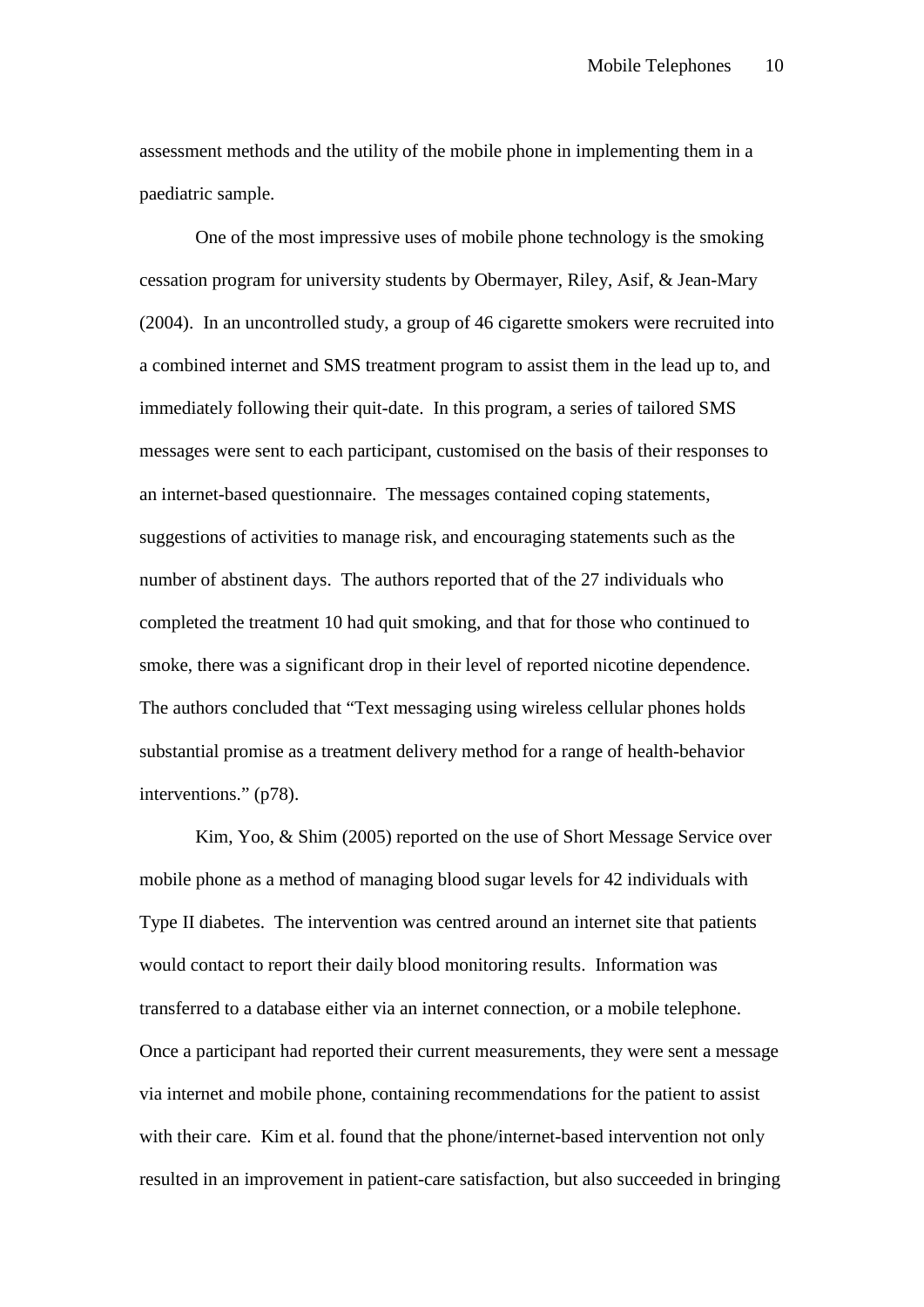about a significant reduction in the two primary measures of successful diabetes management. Although this study did not utilise a control group, it provides preliminary evidence for the utility of mobile telephones in the management of health conditions such as diabetes.

Gee et al. (2005) used a mobile phone to track the mood and gambling behavior of a group of 17 male gamblers. Participants were given a mobile phone with a pre-paid limit, and asked to call a computerised answering system to report when they had an urge to gamble, or had just completed a gambling episode. All but one participant reported being comfortable with the use of the mobile phone. The authors reported that the mobile phone presented a viable alternative to pen-and-paper monitoring, allowing near-realtime monitoring of anxiety before, during and after gambling.

The Gee et al. (2005) research highlights two important lessons from the use of mobile phones in behavioral/mood monitoring. Firstly, the authors report that data was lost for two participants in the study due to a computer crash. This highlights the need to ensure adequate data security and backup. Secondly, Gee et al. indicate that several erroneous responses were recorded either by participants or the computer software. One advantage of computerised systems – their ability to check the validity of responses, does not appear to have been fully utilized by these researchers.

This review of the applications of mobile telecommunication technology in clinical psychology suggests that there is considerable room for further research. Such research could both usefully compare standard treatments with those delivered with the augmentation of mobile telephone technology, as well as examine the possibilities of using mobile phones as a stand alone means of intervention. Initial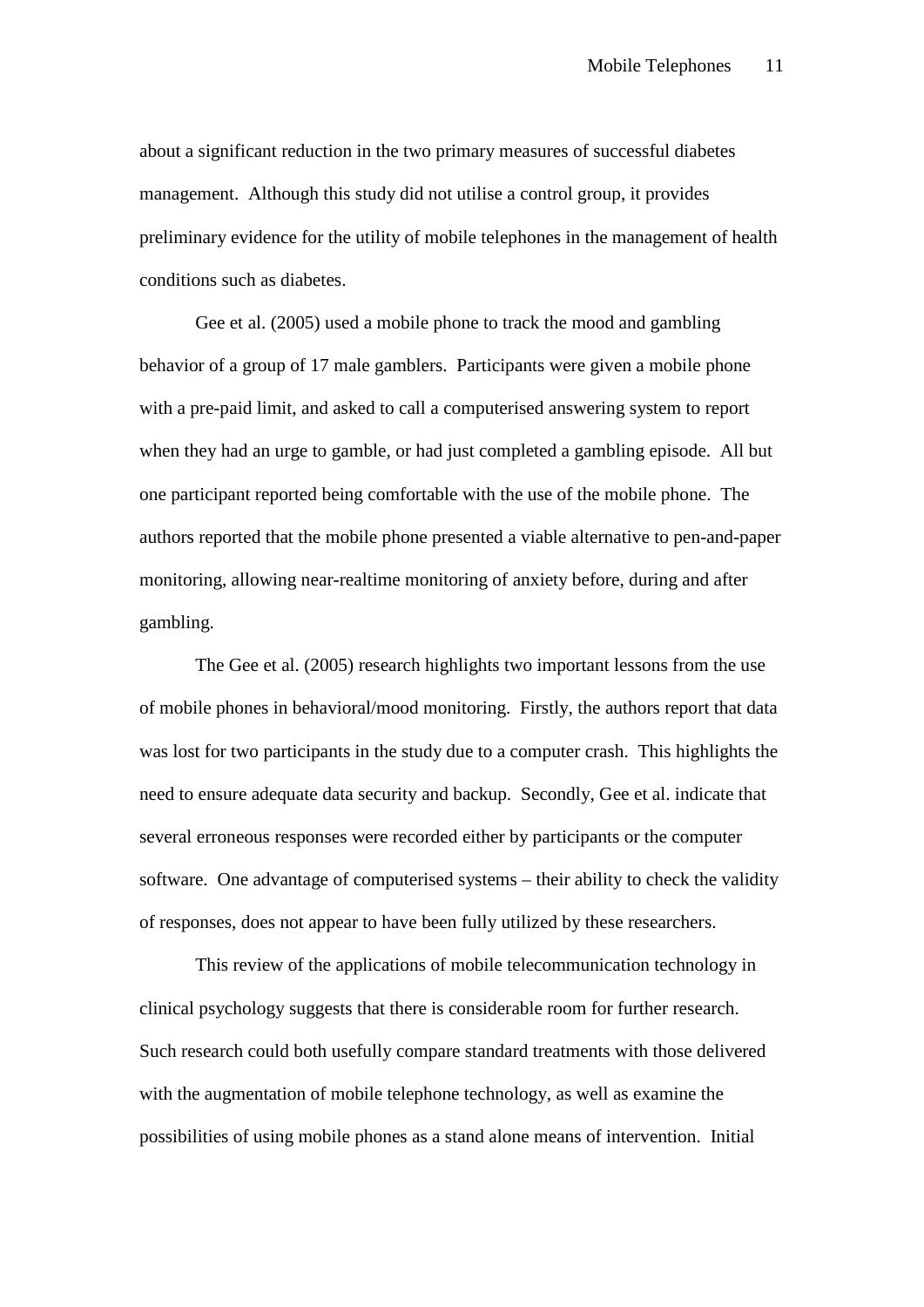research, however appears promising, and clearly demonstrates that additional research is warranted.

Future Clinical Applications of Mobile Telephones

Recognition of the fact that mobile telephones have many of the characteristics of the ideal therapy augmentation device, paves the way for several potentially fruitful avenues of research and clinical application.

*Direct Telephone Contact*

Mobile telephone technology provides an opportunity for the therapist and patient to expand the methods they use to communicate. When the therapist is mobile, they can contact their patients from almost anywhere. When the patient is mobile, they can contact their therapist from their current location, which could include during homework tasks such as in vivo exposure. We see innovations such as brief 'reporting-in' calls before or during exposure tasks as a novel and highly practical use of mobile telecommunication technology.

While it has long been recognised that telephone counselling may operate as an effective intervention (Leach & Christensen, 2006), it has been less clearly acknowledged that mobile phones provide enhanced opportunity for the completion of therapy tasks. For example, in their small-sample study of individuals with driving phobia, the mobile telephone was effectively utilised in assisting participants to complete in vivo exposure exercises during which they were either in contact with their therapist, or carried a mobile telephone that would make such contact possible (Flynn et al., 1992).

Video calls in particular may enhance communication with the therapist, providing an extra channel of visual communication. This may be particularly important for those in rural or remote areas, who may benefit from 'seeing' their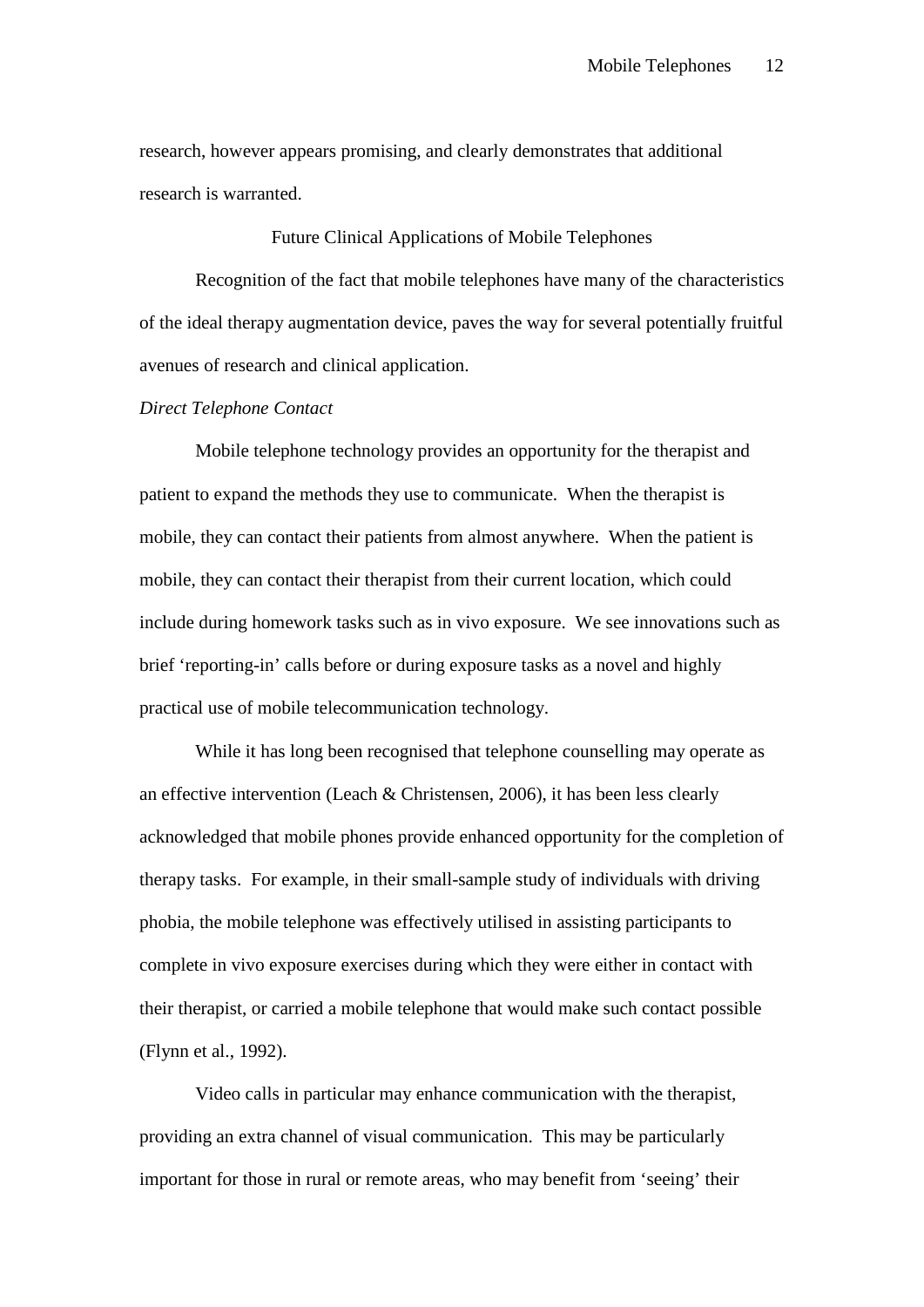therapist. Although the guidelines for patient contact would need to be clearly defined to avoid therapist overload, evidence that such contact is beneficial suggests the need to consider this as a means of enhancing therapeutic outcome. For example, it is known that having a contactable treating health professional leads patients to perceive their health practitioner as more supportive (Chin, Adams, Khoury, & Kurakowski, 2005). The potential value of this is highlighted by the body of research emphasising the importance of the therapeutic alliance in determining psychotherapy outcome (e.g., Wampold, 2001).

## *Short Message Service*

Short Messaging Services (SMS) and the richer Multimedia Messaging Service (MMS) have become a widely used communication method, rivalling mobile voice telephony in popularity, particularly among the young. Using this technology, the mobile telephone user can send short text messages to another subscriber, at low cost, with near-immediate delivery.

SMS technology can feasibly be used in many ways to augment existing therapy protocols, and assist in assessment. Messages can be sent at agreed times to prompt homework completion, or reporting of monitoring data, for example. SMS may be particularly useful at times when direct phone or face-to-face contact is not appropriate or feasible, but there remains a need for information to be exchanged. SMS messages can either be sent at the time of writing, or can be programmed by the therapist for delivery at a predetermined date and time, enhancing their utility further. It is also possible for patients to initiate the SMS contact with the therapist. These messages can either be read immediately, or stored electronically for later retrieval and action by the therapist. There is also now software available to enable a PC to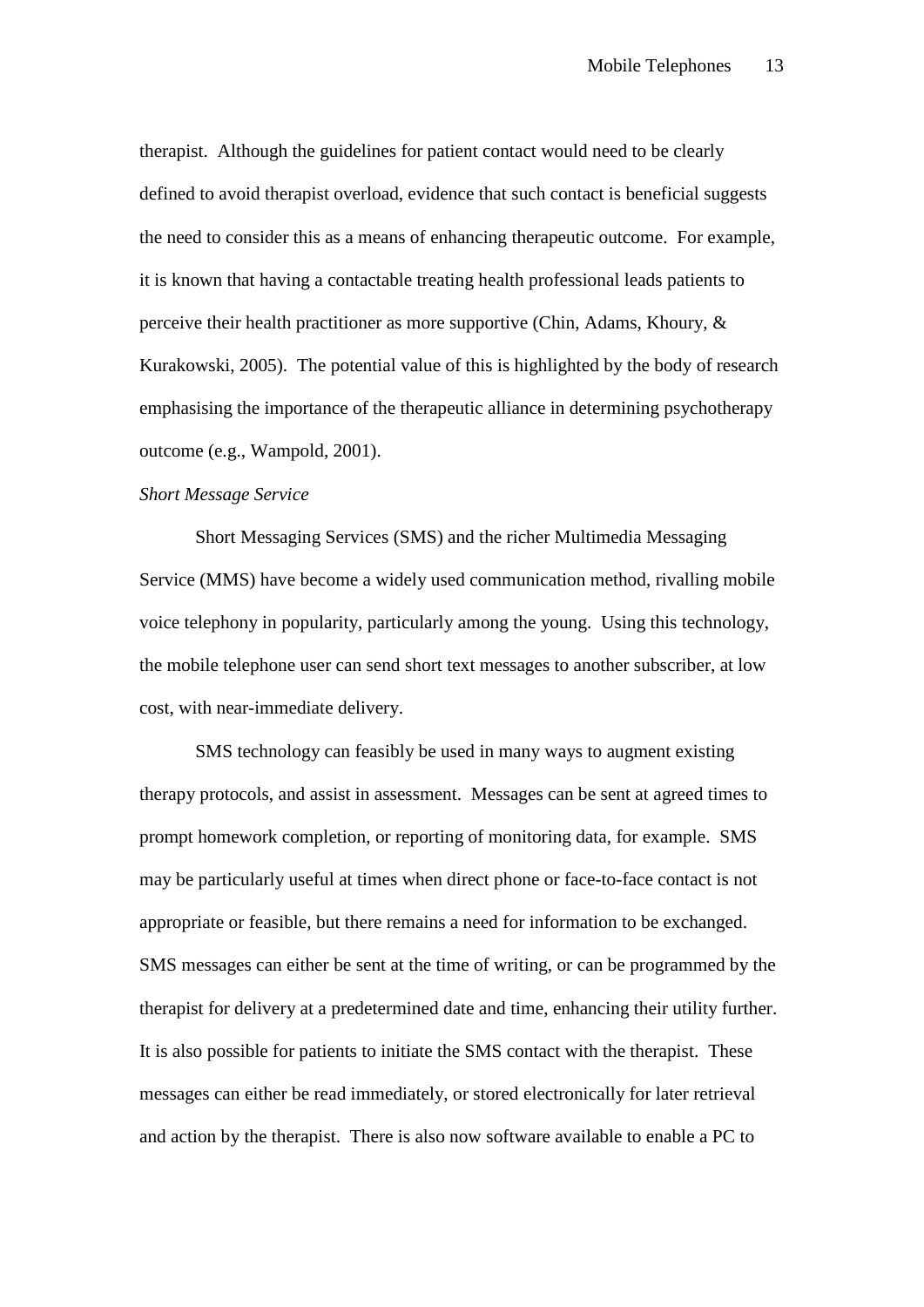operate as an SMS receiver and storage device, thus further enhancing the possibilities of efficient data collection, security, and storage without adding to therapist burden. *Audio, Video and Photograph Recording*

Many mobile telephones are now equipped with cameras that can record photographs as well as full-motion video. Increasingly sophisticated colour LCD screens also allow for the display of such images and video. The ability to record and review these images has several potential therapeutic applications, particularly for exposure-based interventions. For example, a patient who is spider phobic may use their telephone to record video or pictures of a spider used in the therapy session, and then use these images for later homework exposure exercises. By carrying their telephone (and the images) with them, the patient can make use of any free time to engage in more frequent exposure. Patients may also record their exposure achievements (e.g., taking a photograph from inside a shopping centre), and review these later with their therapist.

## *Java Programmability*

As mobile telephones have increased in complexity and processing power, the range of applications they are able to run has also expanded. Modern computer programming languages such as Java are designed to allow applications to be readily translated (or 'ported') to different platforms, including mobile telephones. Such programmability allows mobile telephones to run simple programs that may comprise one component of an intervention.

For example, there exist a number of interventions with demonstrated efficacy which have been developed for a single PDA-based operating system (e.g., Newman *et al.*, 1999; Przeworski & Newman, 2004). While use of this system does not impair their effectiveness, it makes dissemination of the interventions more difficult and only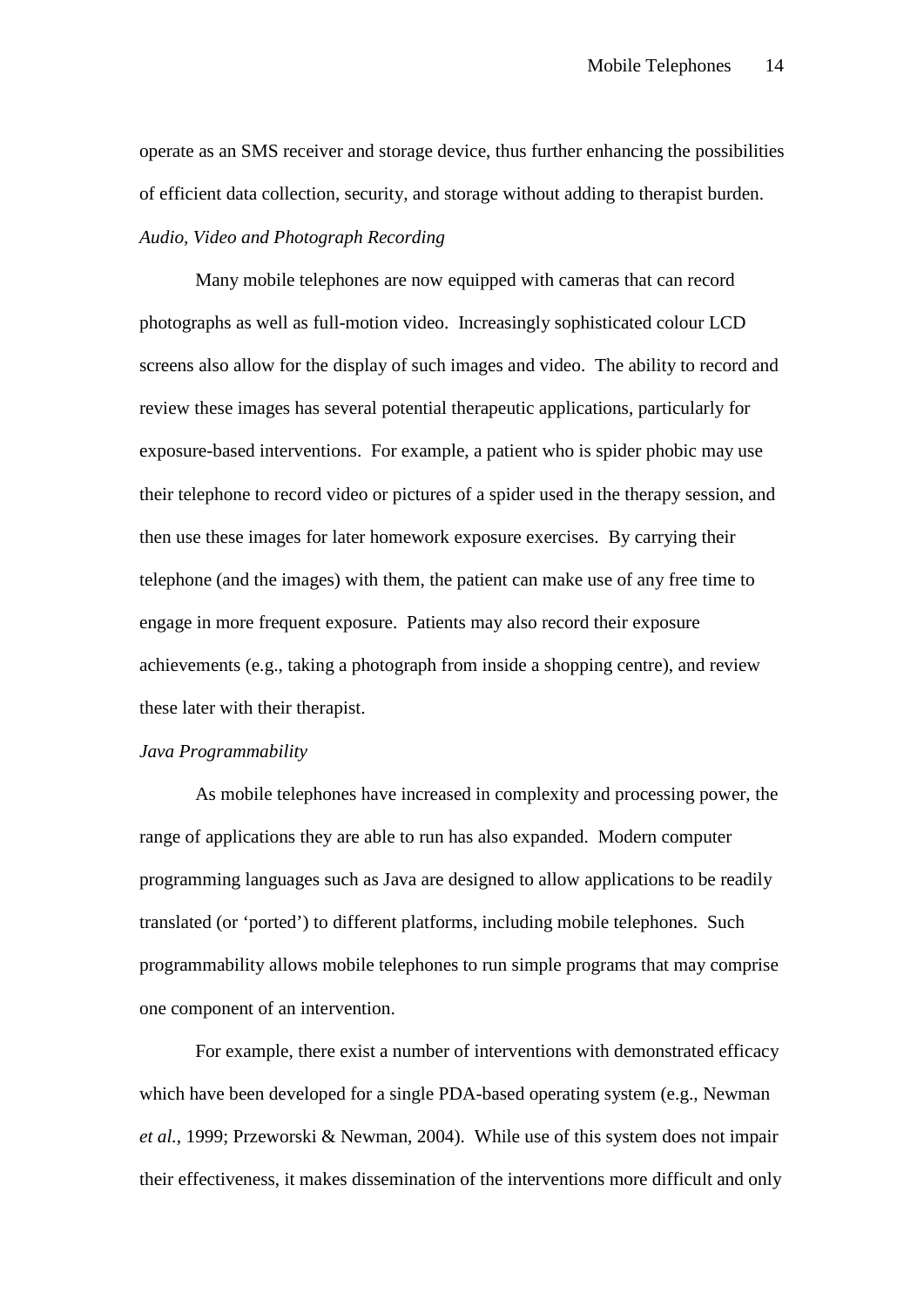open to those with devices running the same operating system software. PDAs are also generally more expensive than simple mobile phone, and more vulnerable to user-damage. Using the Java Virtual Machine, the same software program can be run on multiple different devices, without the need for expensive and time-consuming 'application porting.'

## *Bluetooth*

Bluetooth is a short-range, wireless communication protocol designed to allow transfer of information between electronic devices, personal computers and computer peripherals. Among other applications, Bluetooth technology provides the ability to rapidly download or print information from the device without the need for a direct physical connection. For example, a therapist can also easily transfer information and software to the device. Patient monitoring data could also be easily downloaded to the therapist's computer at the time of the next consultation.

## *Internet Enabled Mobile Phones*

Although there are difficulties with screen size and input methods, many mobile telephones are now capable of rudimentary internet access. Specific protocols such as WAP and iMode have attempted to provide online content in a format that is suitable for display by mobile telephone.

The internet now provides an enormous array of useful information, and is increasingly used to deliver therapeutic interventions. For example, one of the authors (LC) is currently running an internet-based treatment for problem gambling, which enables individuals experiencing this disorder to receive help in the relative anonymity of their own homes. Using a mobile telephone, a website such as this could be accessed in vivo, from within the gambling venue itself.

## *Suitable Clients*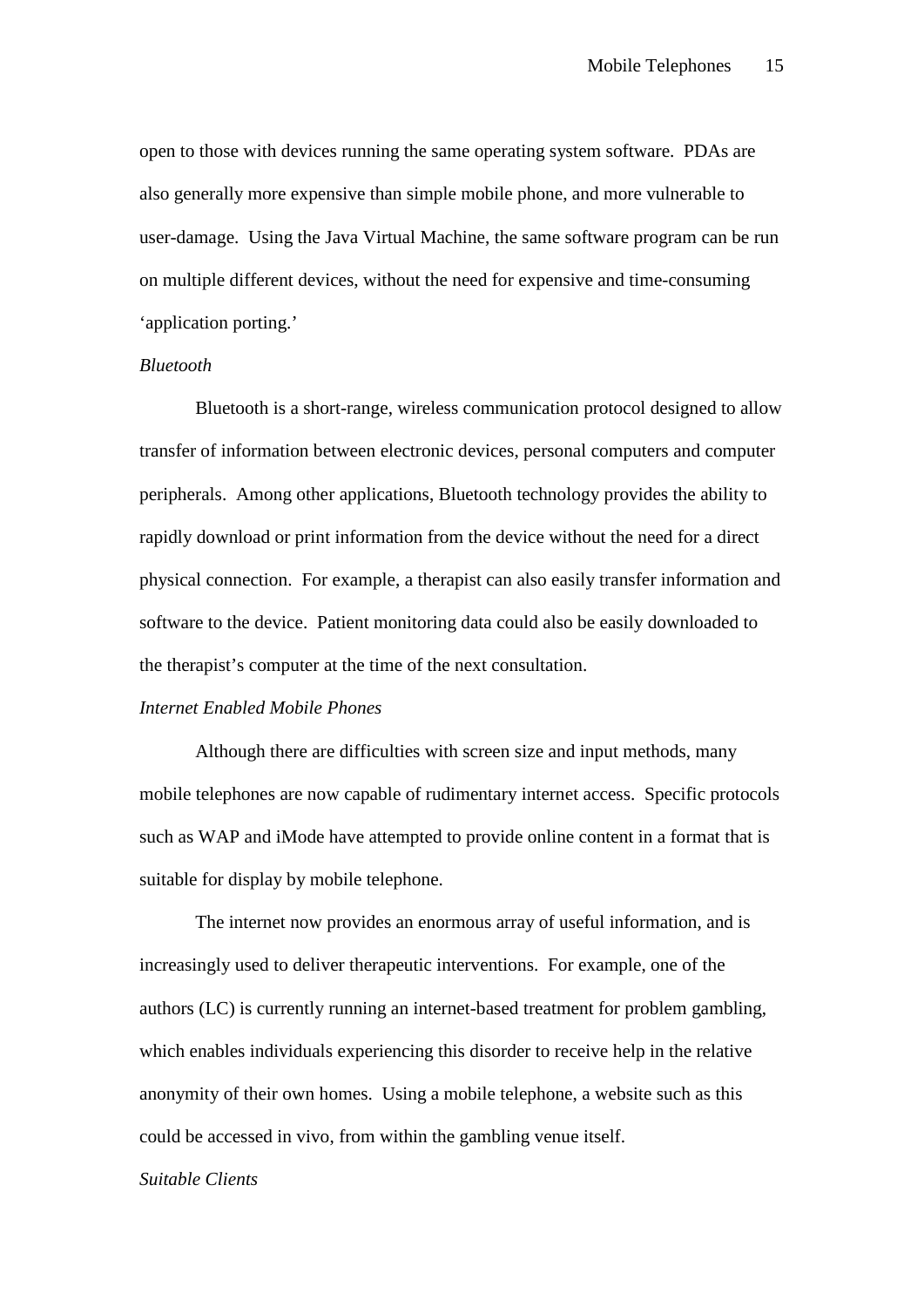Some clients may be more suited to mobile telephone augmentation than others. Clients who are unable to attend frequent therapy sessions due to limited income, or living in remote areas, may benefit. Individuals for whom a cellular telephone is already a routinely used device would seem particularly suited. Clients for whom repeated homework tasks are indicated (e.g. regular exposure treatments) may also be particularly suited. Similarly, those clients who require reminding or prompting to undertake homework tasks may benefit.

## Research Applications for Mobile Phones

Clearly mobile phones have considerable application for routine clinical tasks. The advantages of the mobile phone in therapeutic instruction and efficient data collection are multiplied when dealing with a large number of patients, as in research trials. The use of the mobile phone also may help reduce the common problem of missing data within research datasets, and potentially broaden the available pool from which participants are recruited. Treatment outcome studies are notoriously expensive to implement, and mobile phones usage may offer several ways of reducing this expense. For example, patients can directly enter data into the database, but more importantly the number of therapist hours required per participant is likely to be reduced.

#### Challenges in Mobile Telephone Use

Although there is considerable potential in the use of mobile phones, there remain a number of issues/areas which require additional consideration. The skill-set required to program today's mobile telephones is outside the expertise of most practicing clinicians. Furthermore, while there are some universal elements to all mobile telephone devices (e.g., audio alarms), there are numerous providers who supply models with different features and operating systems. Given the rapid rate of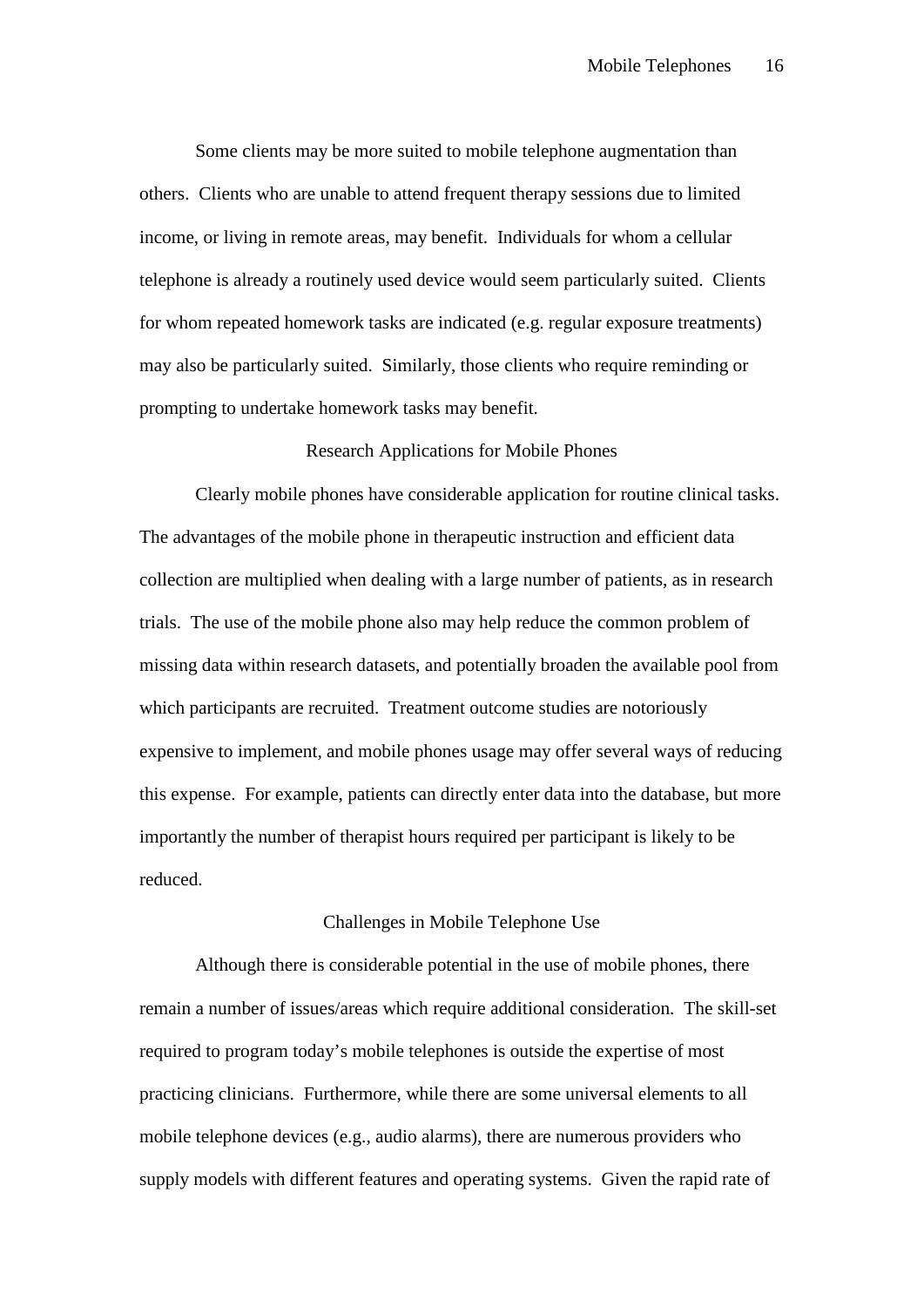technological development and dissemination, such problems are likely to reduce in impact in the foreseeable future.

Despite dramatic falls in prices of mobile telephone equipment over the last ten years, it may still present challenges to individuals on a limited budget. For example, in the series of five case studies presented by Wade & Troy (2001), one dropped out of treatment due to concerns over increasing telephone expenses. One option is to cover the costs of telephone calls made during the course of contact although this then raises the potential for misuse. However, the use of phone/charge cards (e.g., Gee et al., 2005) provides an elegant solution to cap costs.

Although mobile telephone coverage across the globe has also steadily improved, there remain areas which are still poorly serviced, or may have other environmental barriers to network access. The rapid expansion in mobile phone network coverage, however, means that such issues are likely to be a temporary hurdle in increasing application of mobile technology.

Mobile telephones are also embraced with varying enthusiasm by different age groups. Some age groups may simply not have access to, or the ability to use, mobile phones. For example, the eldest participant from the study of mobile phone monitoring of gambling and mood withdrew due to being uncomfortable with mobile phone use (Gee et al., 2005). Training of each patient in the use of the mobile phone for assessment and treatment augmentation can take a considerable amount of time (Wade & Troy, 2001; Collins et al., 2003) and there is potential for data insecurity or loss (e.g., Gee et al., 2005). Wade & Troy (2001) suggest that having the patient incorporate the phone into their regular daily routine, carrying it on their person at all times, is essential to its effective and secure use. Sensitive monitoring of the patient's response to the mobile phone is therefore an essential component of any application.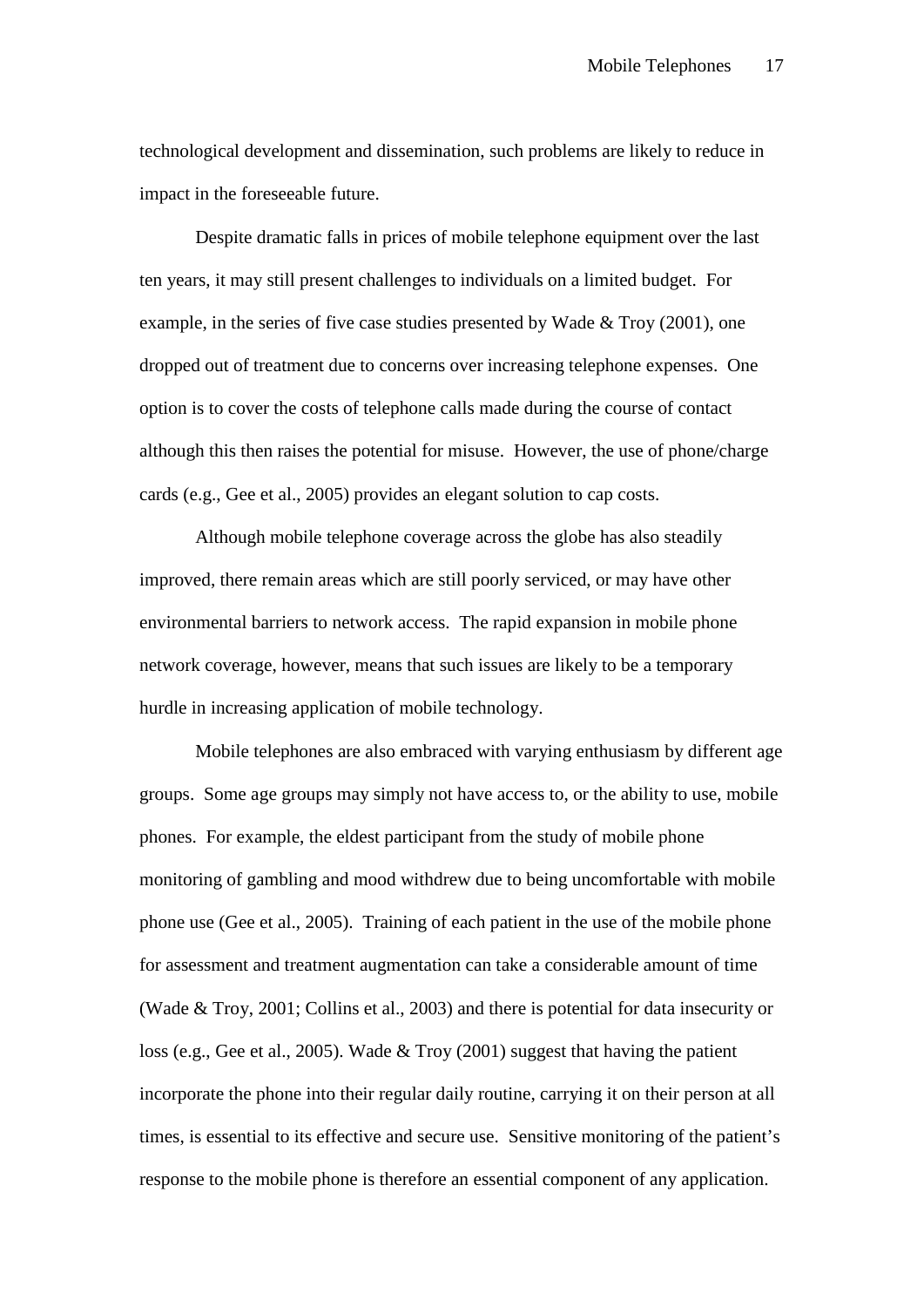A significant concern related to mobile telephone use is information security. Security requirements are dependent on the way in which the mobile telephone is employed. In situations where the mobile telephone is being used primarily as a communication tool (e.g., voice, SMS), the inherent security in the digital mobile telephone network is adequate. Where the mobile phone is used to record information, this should be recorded in such a format as to prevent access by a third party. This may be done by programmers through data encryption routines, or by users through the use of a personal shorthand or coding system.

Finally, it is important to remain alert for clinical situations in which use of the mobile phone may be counter-therapeutic. For example, the clinician treating anxiety disorders needs to be acutely aware of the operation of safety signals which may impede successful progress through an exposure program. The early report by Flynn et al. (1992) demonstrated that for one patient, relinquishing their mobile phone contact can precipitate relapse into avoidance. In this situation, it may be important to recognize that the mobile phone can be seen as an extension of the therapeutic encounter, and in turn plan a more graded approach to reduction of mobile phone usage in more dependent patients.

We have several specific recommendations for professional psychologists looking to employ mobile telephones in their practice. Examples of the use of mobile telephones in clinical practice are shown in Table 3. Firstly, it must be recognised that many clients will have an existing handset, and so the therapist must choose between providing a device, or working with whatever technology the client has. If the therapist elects to provide a device, they should choose a device that presents the best balance of required features (without unnecessary extras) and cost. Therapists should compare potential purchases against the criteria discussed in this article (see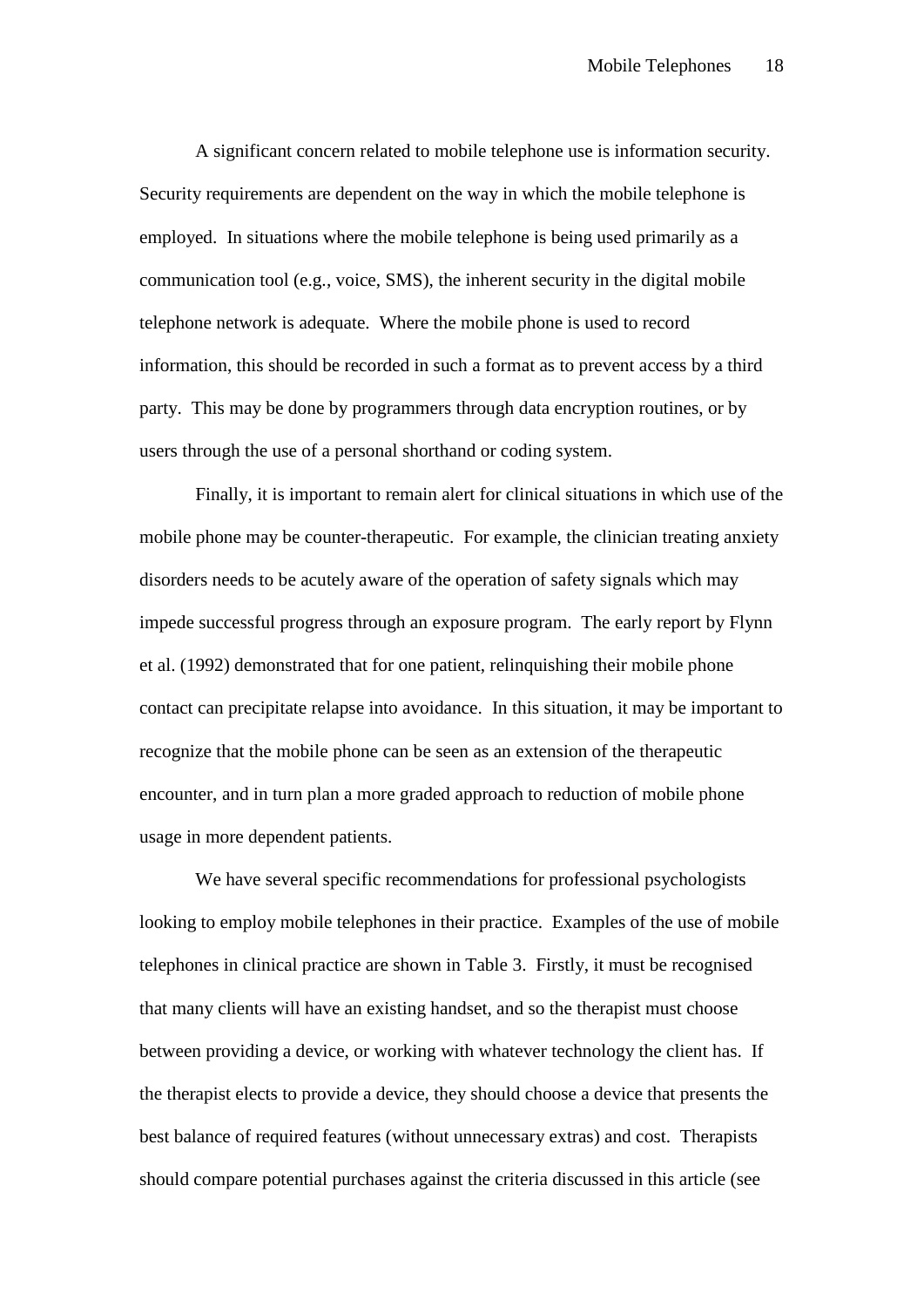Table 1). If providing a device for the use of clients, beware of the potential for theft or loss. Consider using the device in both assessment and treatment roles, and ensure that the use of the device does not compromise client safety (e.g., through using a handset while driving). Ensure that the aim is eventually to relinquish the device, rather than for the client to become device-dependent. Therapists should inform clients about data security and ensure that adequate action has been taken to protect personal information. Therapists should ensure that any digital data maintained is appropriately secure. Finally, therapists should recognise the challenge in learning to program mobile telephones, and ensure that they undertake adequate training or enlist the support of a suitably qualified programmer.

## **Conclusions**

In conclusion, we believe that there is considerable room for improvement in current monitoring and intervention methods. Despite the mobile phone possessing several attributes that would make it suitable, there has been surprisingly little research involving its use in clinical applications. We present this paper as a discussion of the potential future role for mobile phones, and in the hope that it will encourage future researchers and clinicians to consider integration of the technology within their work.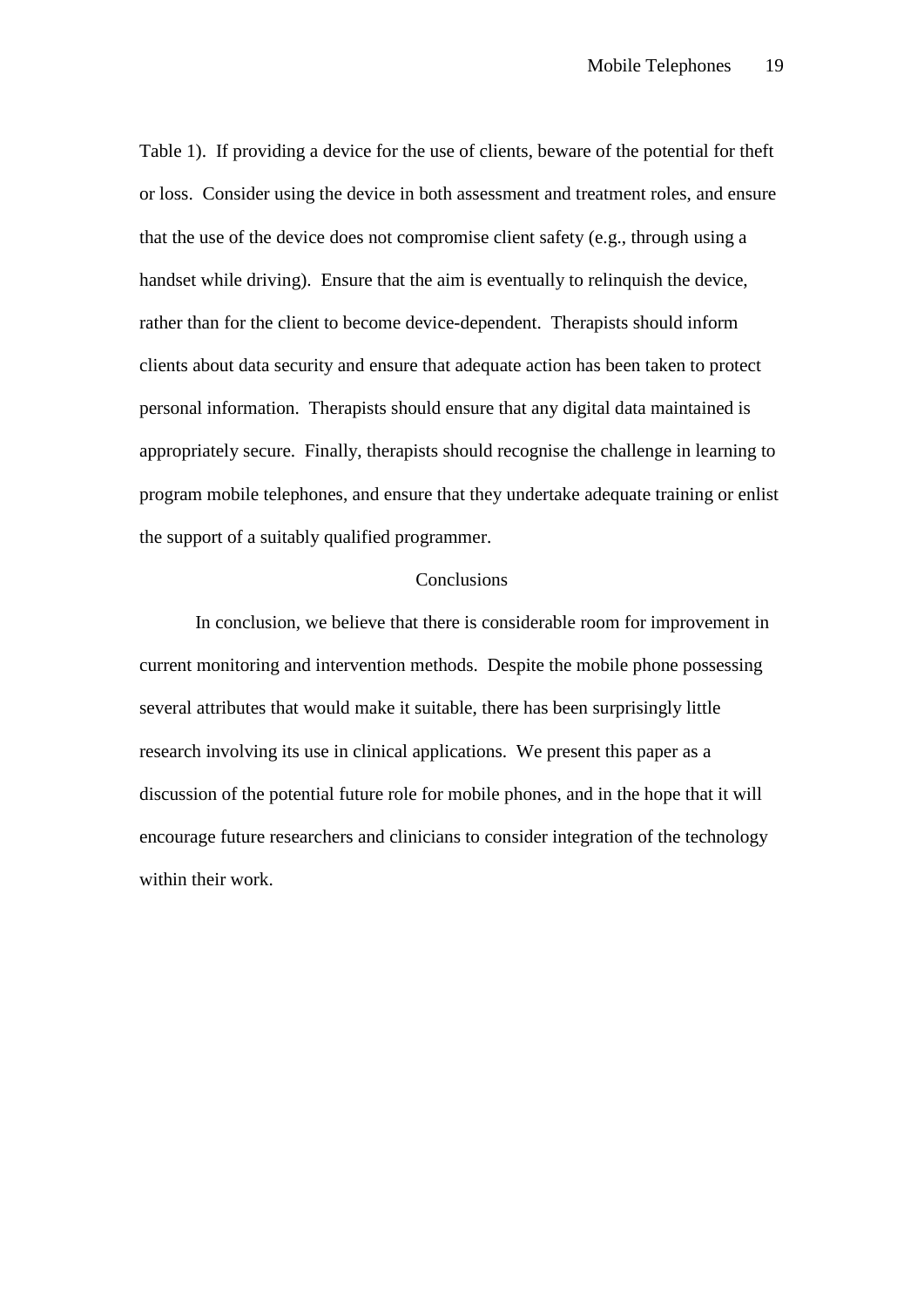### References

- Andersson, G., & Carlbring, P. (2003). Internet and cognitive behaviour therapy: New opportunities for treatment and assessment. *Cognitive Behaviour Therapy, 32*, 97-99.
- Anderson, P., Jacobs, C., & Rothbaum, B.O. (2004). Computer-supported cognitive behavioural treatment of anxiety disorders. *Journal of Clinical Psychology, 60,* 253-267.
- Axelson, D.A., Bertocci, M.A., Lewin, D.S., Trubnick, L.S., Birmaher, B., Williamson, D.E., et al. (2003). Measuring mood and complex behavior in natural environments: Use of ecological momentary assessment in pediatric affective disorders. *Journal of Child and Adolescent Psychopharmacology, 13,* 253-266.
- Burns, D. D., & Auerbach, A. H. (1992). Does homework compliance enhance recovery from depression? *Psychiatric Annals, 22*, 464-469.
- Butler, A. C., Chapman, J. E., Forman, E. M., & Beck, A. T. (2006). The empirical status of cognitive-behavioral therapy: A review of meta-analyses. *Clinical Psychology Review, 26*, 17-31.
- Chin, K.R., Adams, S.B., Khoury, L., & Zurakowski, D. (2005). Patient behaviour if given their surgeon's cellular telephone number. *Clinical Orthopaedics and Related Research, 439*, 260-268.
- Collins, B.L., Kashdan, T.B., & Gollnisch, G. (2003). The feasibility of using cellular phones to collect ecological momentary assessment data: Application to alcohol consumption. *Experimental and Clinical Psychopharmacology, 11,*  73-78.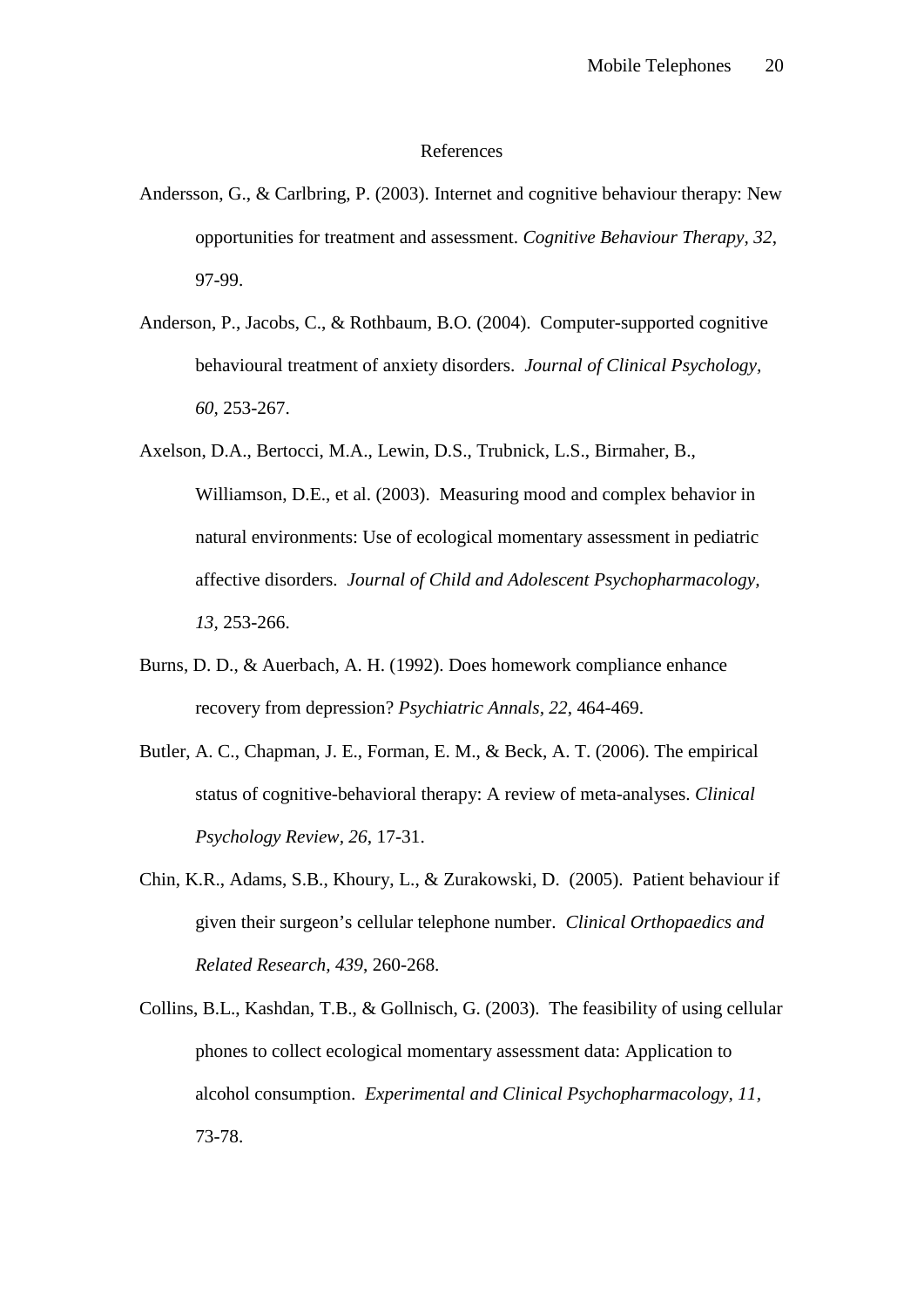- Connors, G.J., & Maisto, S.A. (2006). Relapse in the addictive behaviours. *Clinical Psychology Review, 26,* 107-108.
- Flynn, T.M., Taylor, P., & Pollard, C.A. (1992). Use of mobile phones in the behavioral treatment of driving phobias. *Journal of Behavior Therapy and Experimental Psychiatry, 23,* 299-302.
- Gee, P., Coventry, K.R., & Birkenhead, D. (2005). Mood state and gambling: Using mobile phones to track emotions. *British Journal of Psychology, 96,* 53-66.
- Goodman, W.K., Price, L.H., Rasmussen, S.A., Delgado, P.L., Heninger, G.R., & Charney, D.S. (1989). Efficacy of fluvoxamine in obsessive-compulsive disorder: A double-blind comparison with placebo. *Archives of General Psychiatry, 46,* 36-43.
- Halifax, N.V., Cafazzo, J.A., Irvine, M.J., Hamill, M., Rizo, C.A., McIssac, W.J., et al. (2007). Telemanagement of hypertension: A qualitative assessment of patient and physician preferences. *Canadian Journal of Cardiology, 23,* 591- 594.
- Honkalampi, K., Tanskanen, A., Hintikka, J., Haatainen, K., & Viinamäki, H. (2001). Does the cellular phone help communicate when face-to-face contacts are difficult? *Canadian Journal of Psychiatry, 46,* 373.
- Iwamoto, J., Yonezawa, Y., Ogawa, H.M., Ninomiya, I., Sada, K., Hamada, S., et al. (2007). A new mobile phone-based ECG monitoring system. *Biomedical and Scientific Instruments, 43,* 318-323.
- Kazantzis, N., Deane, F. P., & Ronan, K. R. (2000). Homework assignments in cognitive and behavioral therapy: A meta-analysis. *Clinical Psychology: Science and Practice, 7*, 189-202.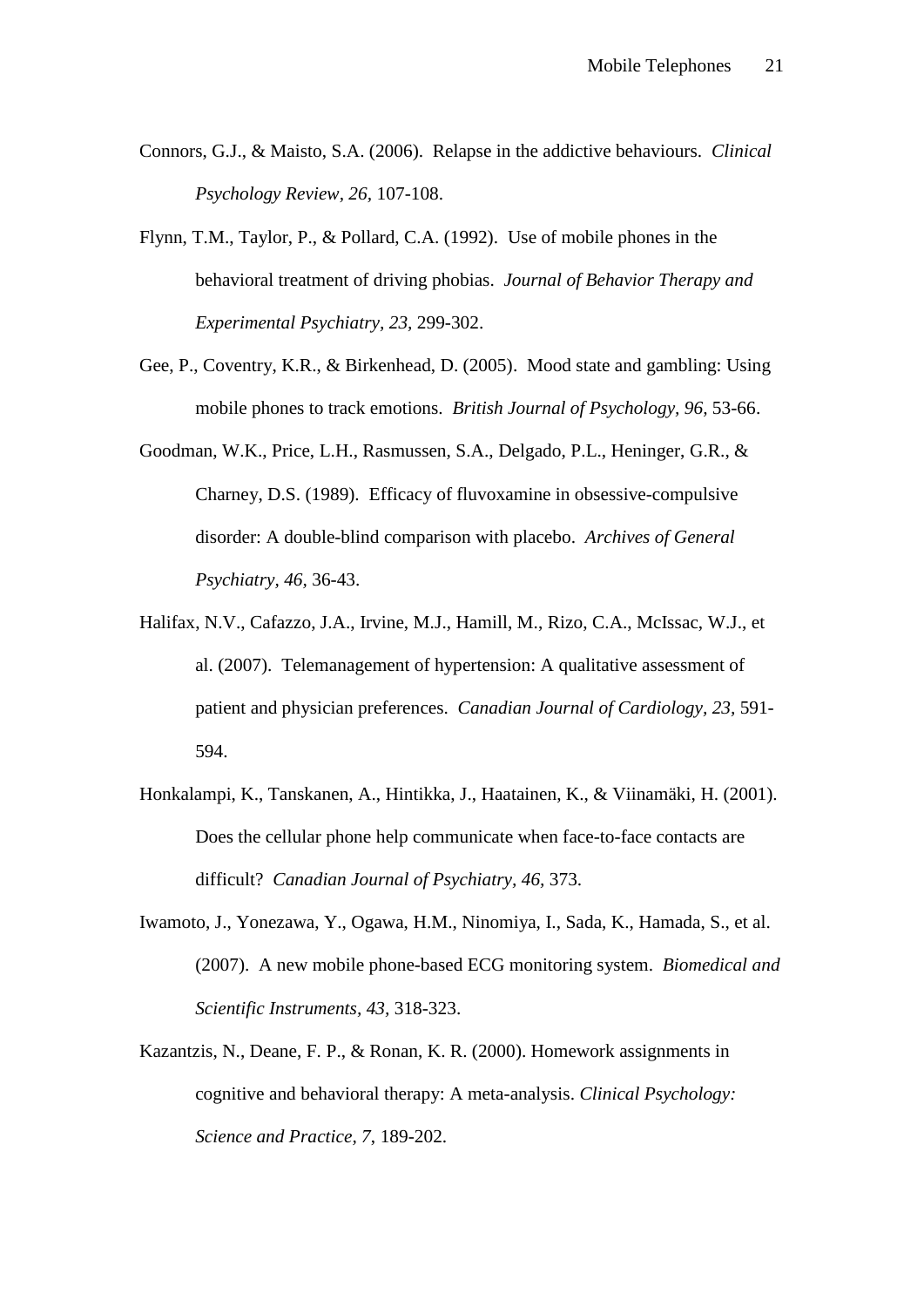- Kim, D.K., Yoo, S.K., Park, J.J., & Kim, S.H. (2007). PDA-phone-based instant transmission of radiological images over a CDMA network by combining the PACS screen with a Bluetooth-interfaced local wireless link. *Journal of Digital Imaging, 20,* 131-139.
- Kim, H., Yoo, Y., & Shim, H. (2005). Effects of an internet-based intervention on plasma glucose levels in patients with Type 2 diabetes. *Journal of Nursing Care Quality, 20,* 335-340.
- Leach, L.S., & Christensen, H. (2006). A systematic review of telephone-based interventions for mental disorders. Journal of Telemedicine and Telecare, 12, 122-129.
- Marks, I. M., Kenwright, M., McDonough, M., Whittaker, M., & Mataix-Cols, D. (2004). Saving clinicians' time by delegating routine aspects of therapy to a computer: A randomized controlled trial in phobia/panic disorder. *Psychological Medicine, 34*, 9-17.
- Neimeyer, R.A., & Feixas, G. (1990). The role of homework and skill acquisition in the outcome of group cognitive therapy for depression. *Behavior Therapy, 21,* 281-292.
- Newman, M. G., Consoli, A. J., & Taylor, C. B. (1999). A palmtop computer program for the treatment of generalized anxiety disorder. *Behavior Modification, 23*, 597-619.
- Obermayer, J.L., Riley, W.T., Asif, O., & Jean-Mary, J. (2004). College smokingcessation using cell phone text messaging. *Journal of American College Health, 53*, 71-78.
- Przeworski, A., & Newman, M. G. (2004). Palmtop computer-assisted group therapy for social phobia. *Journal of Clinical Psychology, 60,* 179-188.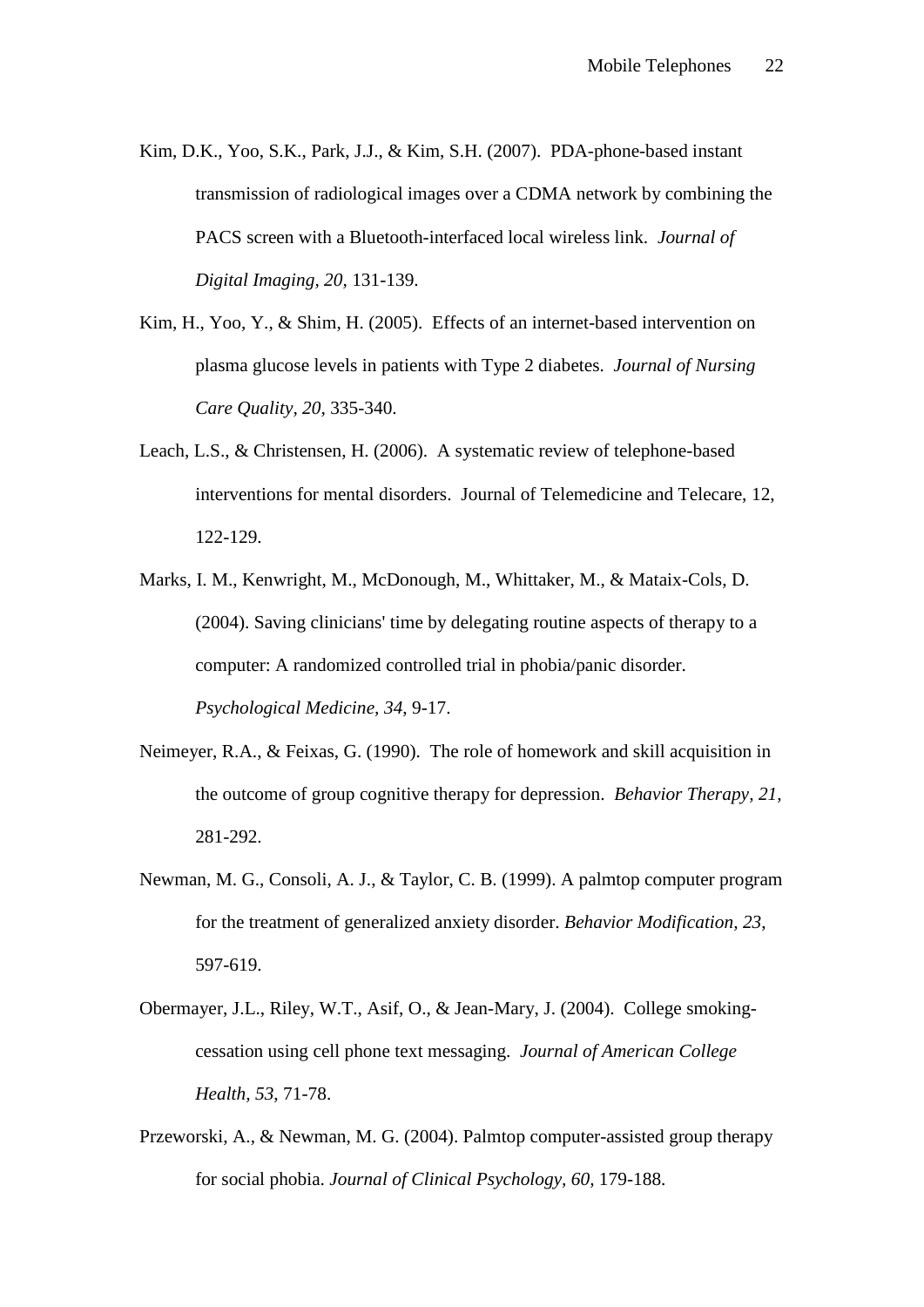- Segal, Z.V., Williams, J.M.G., & Teasdale, J.D. (2001). Mindfulness-based cognitive therapy for depression: A new approach to preventing relapse. New York: Guilford Press.
- Shiffman, S., & Stone, A.A. (1998). Introduction to the special section: Ecological momentary assessment in health psychology. *Health Psychology, 17*, 3-5.
- Wade, T.K., & Troy, J.C. (2001). Mobile phones as a new memory aid: A preliminary investigation using case studies. *Brain Injury, 15*, 305-320.
- Westbrook, D., & Kirk, J. (2005). The clinical effectiveness of cognitive behaviour therapy: Outcome for a large sample of adults treated in routine practice. *Behaviour Research and Therapy, 43*, 1243-1261.
- Whitfield, G., Hinshelwood, R., Pashley, A., Campsie, L., & Williams, C. (2006). The impact of a novel computerized CBT CD Rom (Overcoming Depression) offered to patients referred to clinical psychology. *Behavioural and Cognitive Psychotherapy, 34,* 1-11.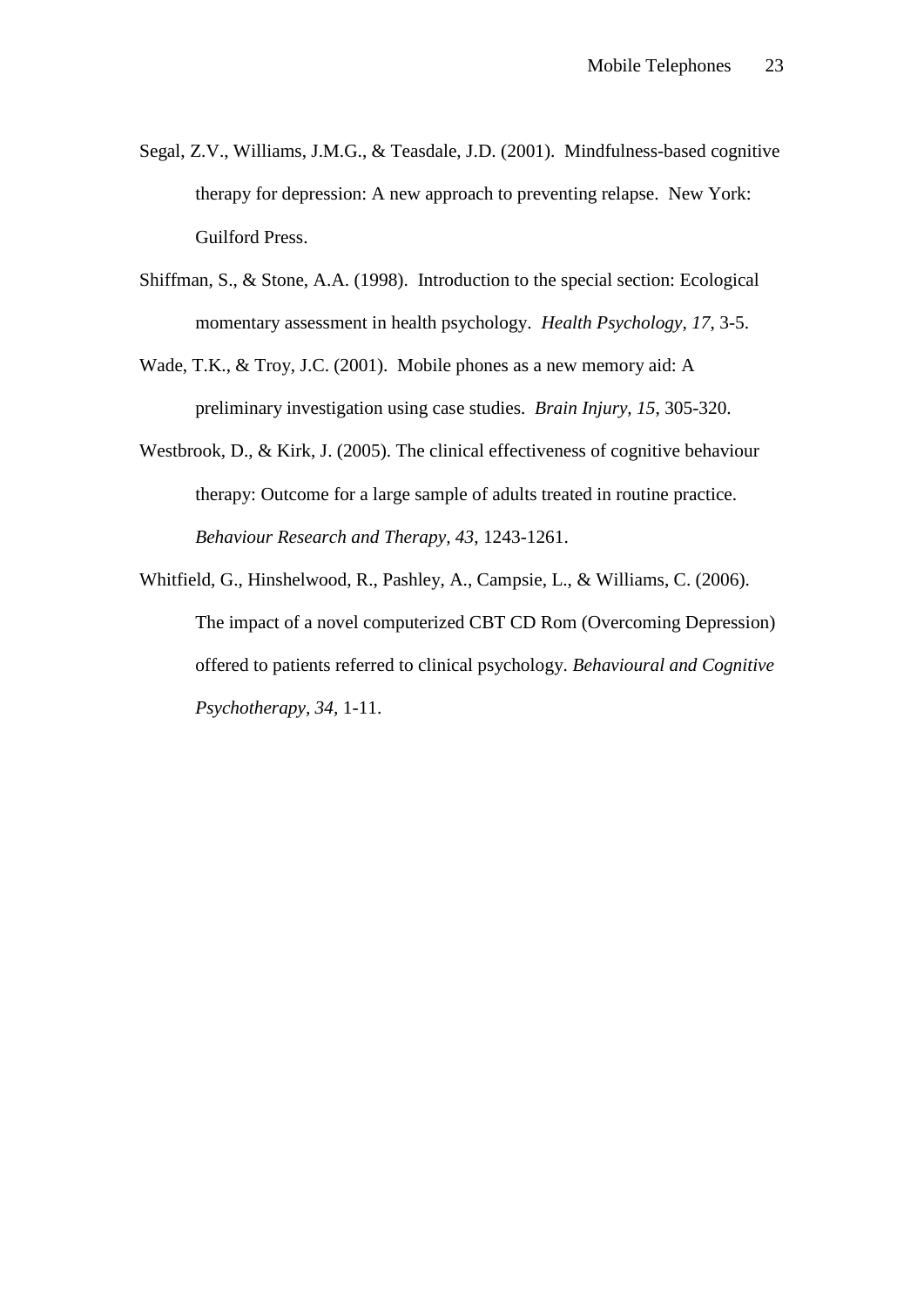## Table 1

## Mobile Phone Characteristics

- Portable (Small and light)
- Acceptable
- Low initial cost
- Low maintenance cost
- Societal penetration / Ubiquity
- Always on
- Always connected
- Programmability
- Audio and video output
- Keypad and audio input
- User-friendliness / Ease of use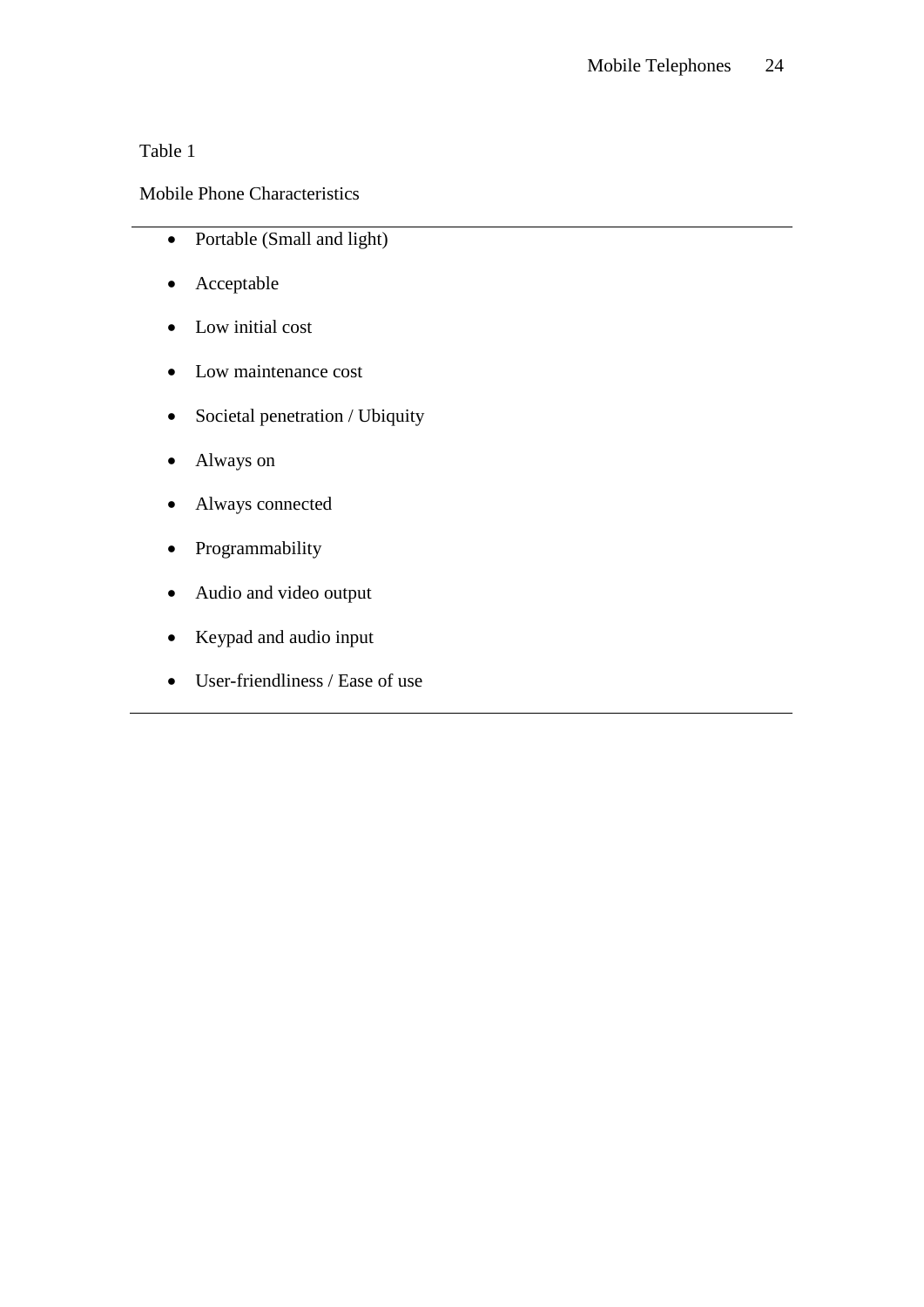# Table 2

Previous psychological research using mobile telephone technology.

| Study         | Sample           | Method                     | Results                                                  |
|---------------|------------------|----------------------------|----------------------------------------------------------|
| Axleson et    | $N = 21$         | Used telephone calls to    | Low dropout rate, and                                    |
| al. (2003)    | Adolescents      | mobile phones to           | comprehensive randomly-                                  |
|               |                  | gather ecological          | sampled data cited by                                    |
|               |                  | momentary assessment       | authors as evidence of                                   |
|               |                  | of mood, activity,         | strengths of mobile phone                                |
|               |                  | environment and            | use in ecological momentary                              |
|               |                  | events.                    | assessment.                                              |
| Collins, et   | $N = 20$         | Compared pen-and-          | Both monitoring methods                                  |
| al. (2003)    | Social           | paper monitoring with      | equivalent, but with some                                |
|               | drinkers         | electronic assessment      | advantages to electronic                                 |
|               |                  | using mobile phones.       | methods such as ease of data<br>gathering and collation. |
| Flynn, et al. | $2 \times N = 1$ | Mobile phones              | Improvement in both cases,                               |
| (1992)        | 2 Case studies   | provided as contact for    | but cautions that mobile                                 |
|               |                  | people with driving        | phones can operate as safety                             |
|               |                  | phobia during solo         | signals.                                                 |
|               |                  | driving trips.             |                                                          |
| Gee et al.    | $N = 17$         | Mobile phones used to      | Problem gambling                                         |
| (2005)        | Problem          | gather data on problem     | associated with increased                                |
|               | Gamblers         | gambling and               | subjective arousal.                                      |
|               |                  | associated variables.      | Assessment method                                        |
|               |                  |                            | evaluated as effective.                                  |
| Kim, et al.   | $N = 42$         | Patients contacted         | Increase in patient care                                 |
| (2005)        | Diabetic         | nurses via internet or     | satisfaction. Significant                                |
|               | patients         | mobile phone to report     | improvement in diabetes                                  |
|               |                  | blood-sugar. Return        | management, based on two                                 |
|               |                  | SMS/email with             | common measures of                                       |
|               |                  | management                 | successful diabetes                                      |
|               |                  | suggestions returned.      | management.                                              |
| Obermayer     | $N = 46$         | Uncontrolled treatment     | Mobile phones deemed                                     |
| et al.        | Regular          | program using SMS          | effective as method of                                   |
| (2004)        | smokers          | messaging to assist        | assisting with smoking                                   |
|               |                  | with smoking<br>cessation. | cessation programs.                                      |
| Wade &        | $5 \times N = 1$ | Five brain-injured         | Improvement for                                          |
| Troy          | 5 Case studies   | individuals where a        | participants on medication                               |
| (2001)        |                  | mobile phone served as     | adherence, self-care,                                    |
|               |                  | a memory aid.              | exercise. One patient                                    |
|               |                  |                            | dropout due to phone                                     |
|               |                  |                            | expense.                                                 |
|               |                  |                            |                                                          |